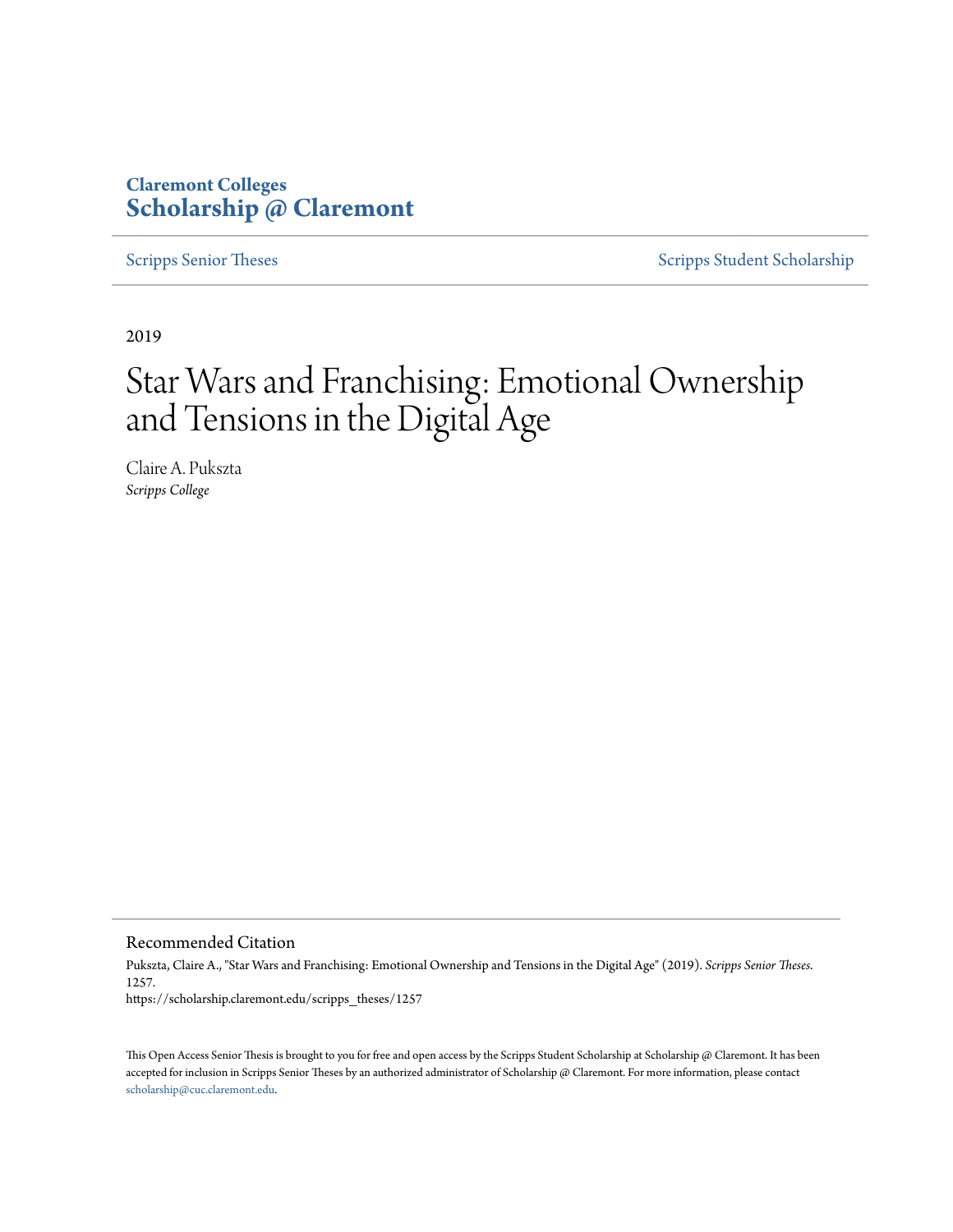# *STAR WARS* **AND FRANCHISING:**

# **EMOTIONAL OWNERSHIP AND TENSIONS IN THE DIGITAL AGE**

by

### **CLAIRE A. PUKSZTA**

# **SUBMITTED TO SCRIPPS COLLEGE IN PARTIAL FULFILMENT OF THE DEGREE OF BACHELOR OF ARTS**

**PROFESSOR FRIEDLANDER PROFESSOR MACKO**

**DECEMBER 14TH 2018**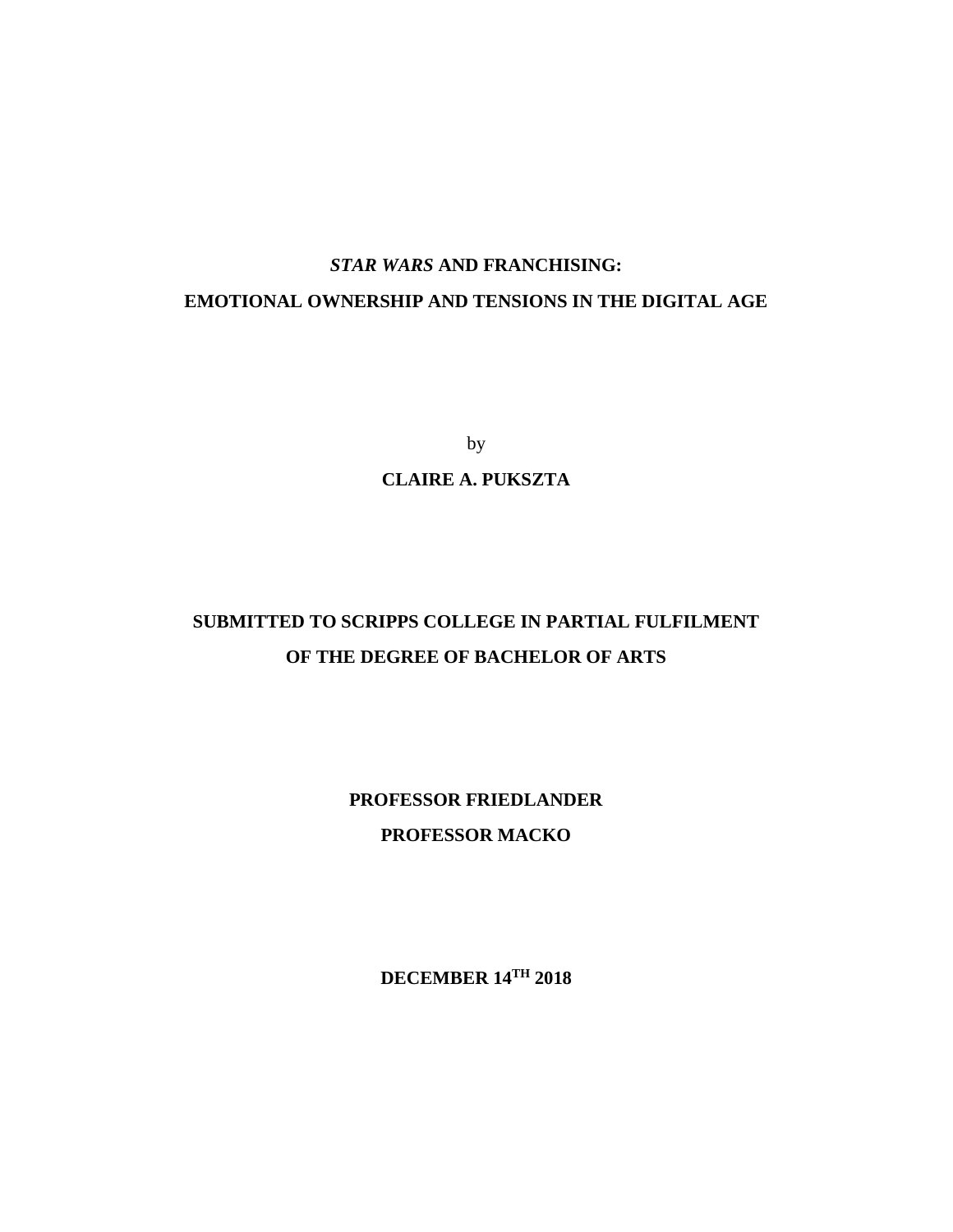# **Introduction**

I have always been attracted to the idea of the franchise<sup>1</sup> because it represents far more than just the individual film. It represents an amorphous cultural economy filled with meaningful interaction and exchange. Some say that creativity in Hollywood is dead and, in some senses, I wouldn't argue with them. This is a business and it is financially easier to justify expanding on something that has already worked. The franchise has long been satirized as a space that represents a loss of meaning and creativity. Just the Hollywood machine spitting out regurgitated ideas for the sake of money. "Even the most rigorous media scholars cannot help but confront franchising as a cultural blight 'such is the nature of the successful media franchise… doomed to plow forward under the even increasing inertia of its own fecund replication'" (Johnson, 2). But undoubtedly, their emergence as an economic system has shaped the media landscape and generations of consumers. There is a thriving ecosystem around pieces that have touched people and their identities on the most personal level, beyond their own lives and into their children's. In this paper, I aim to analyze the historic underpinnings of the relationship between fans<sup>2</sup> and creators in terms of ownership of ideas and relationships to cannon<sup>3</sup>. From its roots to the digital age, I will break down the idea of franchises as cultural monoliths; they are sites of change and activity in an increasingly connected world.

 $\overline{\phantom{a}}$ 

 $1$  Franchise – A concept or Intellectual property (IP) around which an interconnected media market is created. This can include films, tv shows, digital media, video games, and more.

<sup>2</sup> "Fandom is a common feature of popular culture in industrial societies. It selects from the repertoire of massproduced and mass-distributed entertainment certain performers, narratives or genres and takes them into the culture of a self-selected fraction of the people. They are then reworked into an intensely pleasurable, intensely signifying popular culture that is both similar to, yet significantly different from, the culture of more 'normal' popular audiences" (Fiske, 30). Fans are those operating within this system.

<sup>3</sup> Cannon - is the material officially accepted as part of the story in the fictional universe of the franchise. It is often contrasted with, or used as the basis for, works of fan fiction.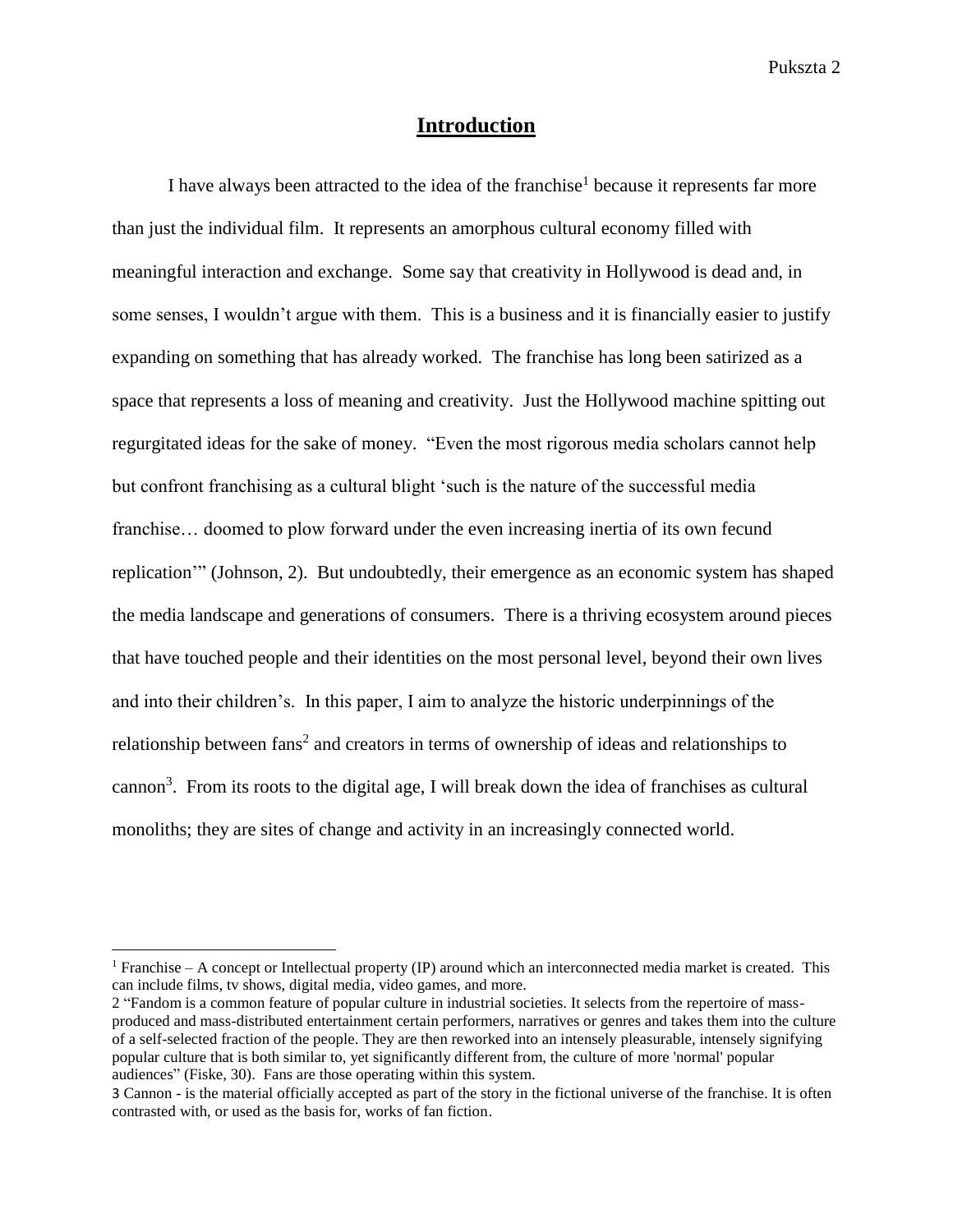While franchises are sites of incredible social interaction, it's important to recognize that they are also corporate machines and "the contours of its skeleton…are beginning to stand out. Those in charge no longer take much trouble to conceal the structure" (Horkheimer and Adorno, 53). In order to feed the machine, franchises repeatedly expand back catalogue content, creating sequels and prequels galore. Providing new content is desirable for corporate monoliths and fans; it creates revenue and allows for fans to reinvest in the properties they love. However, new content can also create tension when the capitalist interests of the official, licensed Producers and the Consumers/Fans<sup>4</sup> that they serve collide. As the intended audience, consumers see themselves as the owners and creators of franchises; top down dictations from Producers can cause frustration, disillusion, and disassociation from the franchise. I will be using the *Star Wars* franchise, and case studies within it, to conceptualize a cycle of reactions. I also aim to understand how the franchising machine may be dangerously deteriorating due to increasingly diversified media options and social media produced consumer apathy.

"A long time ago in a galaxy far, far away" is starting to regress further and further into a storied yet increasingly complicated past. *Star Wars: A New Hope* was released in 1977 from then little-known director George Lucas. The film exploded into one of the most storied franchises of all time. It has become a cultural signifier, touch stone, and legend for multiple generations. The films have chronicled generations of the Skywalker family in trilogy cycles. The first three, named Episodes 4-6<sup>5</sup>, were released from 1977 to 1983 and then a Prequel Trilogy, named Episodes 1-3, followed from 1999 to 2005. In the mean time between the official blockbuster films, countless books, TV shows, and comic books were released. Also,

 $\overline{a}$ 

<sup>&</sup>lt;sup>4</sup> It is important to note that the level and intensity of fan interaction exists on a broad spectrum of engagement, from casual to intense consumers.

<sup>5</sup> The numbering of the original and prequel *Star Wars* films are based on the storyline chronology within the franchise and not the order in which they were released.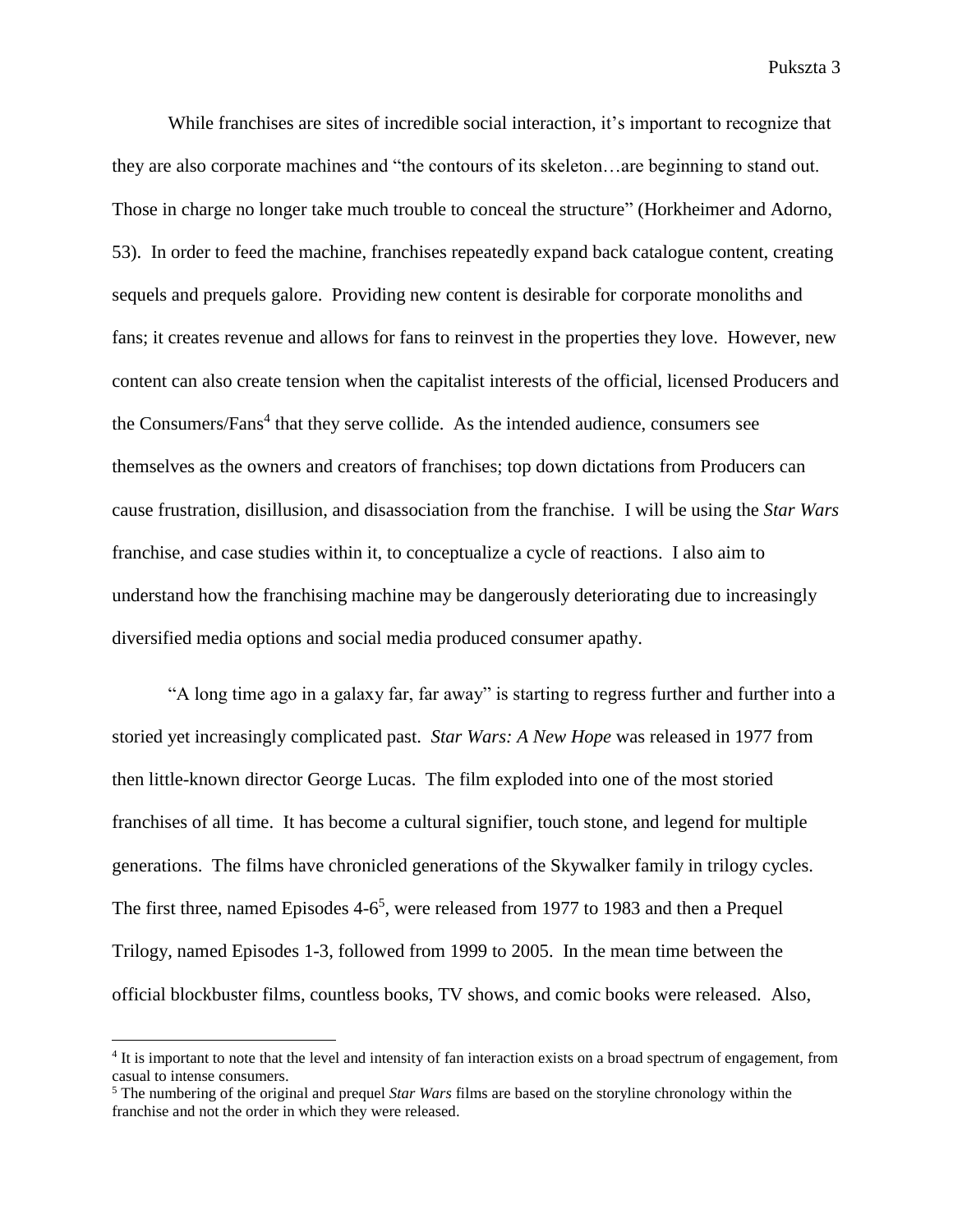between trilogies, emerged digital platforms of interaction where fans created community by discussing the franchise and sharing their amateur content.

The Walt Disney Company purchased Lucasfilm, and the rights to the future of the franchise, for four billion in 2012. This began a new age for *Star Wars*. Disney has delivered one film a year since 2015. Every other year sees the release of a new trilogy instalment, building on the legacy of the Skywalker family. On trilogy off years, Anthology Films are released that expand on events from the classic series or create character backstories. These films have come in addition to a plethora of ancillary content released to support them and expand the universe. To understand the relationship between fans, producers, and the nebulous definition of cannon, I will be specifically focusing on *Episode 1: The Phantom Menace* (1999) and *Solo: A Star Wars Story* (2018). As the franchise delves further and further into archival content to find material and keep the machine fed, it returns to popular characters for inspiration. Anakin Skywalker, later Darth Vader, was the central focus of *The Phantom Menace.* It sought to reshape audience's view of this character from the most fearsome villain in the galaxy to a well-meaning but misguided kid. Han Solo, the dashing, scruffy rogue with an underworld empire from the original trilogy, was reintroduced as a hopeful, teen living on the streets in *Solo*. However, these evolutions happened in reverse chronological order, as fans were first introduced to Darth Vader and Han Solo as adults. Fans have had to reevaluate and realign perceptions of these characters because of added information. What happens when the machine with ownership steps in and reestablishes control over the topics and the direction of characters to which the fans already had identifications? Emotions of disappointment and disillusionment as well as confusion and disassociation develop. And the reactions in 1999 and 2018 share remarkable similarities; Fans took to the internet to discuss, create, and share in platforms of respective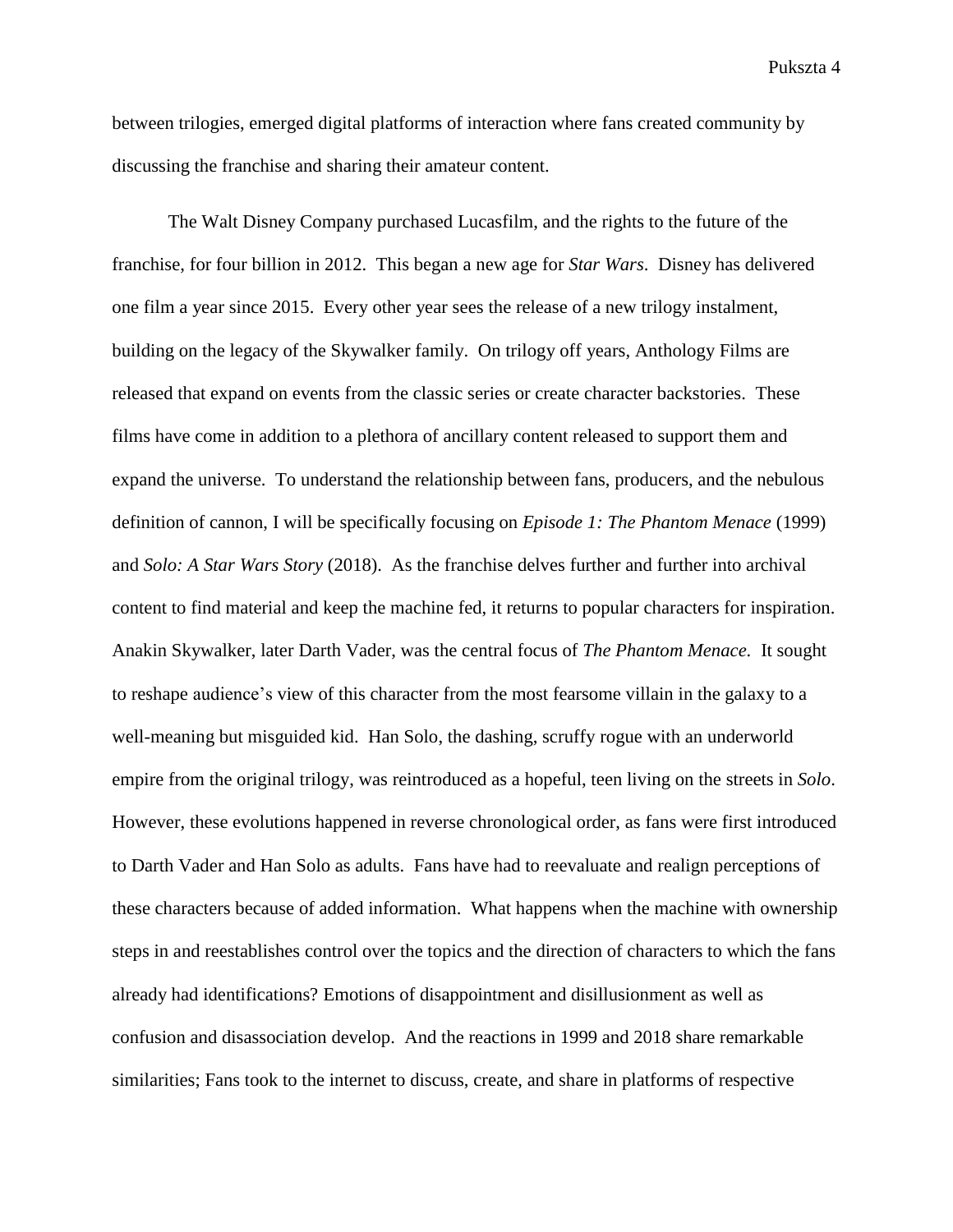times. These films forced audiences to realign their views of the films respective characters and further exposed the capitalistic drive of the franchise, ever regurgitating films for profit, regardless of anything.

In many senses, *Star Wars* was slotted perfectly into a company that is known for their interdisciplinary approach to franchising. Disney is famed for not only building on their franchises cross platform but also keeping old content fresh and exciting. As Lucasfilm President Kathleen Kennedy stated, "'we have an unprecedented slate of new *Star Wars* entertainment on the horizon. We're set to bring *Star War*s back to the big screen, and continue the adventure through games, books, comics, and new formats that are just emerging. This future of interconnected storytelling will allow fans to explore this galaxy in deeper ways than ever before'" (StarWars.com). *Star Wars* is once more at the forefront of the modern psyche, pulling the text into our time and place. However, this is also a new world with new norms that the franchise has been reborn into. To reiterate the main conflict of the paper in terms of *Star Wars*, the conventions of consumer/producer interactions have shifted with the continuing advent of the digital age. Building on a foundation of ever increasing user interactivity, Disney is finding itself needing to negotiate a shared place within an ever-expanding universe of content, coming from places outside of its control. Fans are rapidly embracing technology to play out their interpretations of the franchise. The emergence of Rotten Tomatoes, Netflix, Nerdist, and more in 2018 is remediating the franchise's relationship with consumers. With constantly fluctuating tension on both sides, the future of this dynamic holds many possibilities. The *Star Wars* franchise is evolving the management of its brand along with the increasingly technological media landscape. But even as technology and methods of interaction evolves, their interactions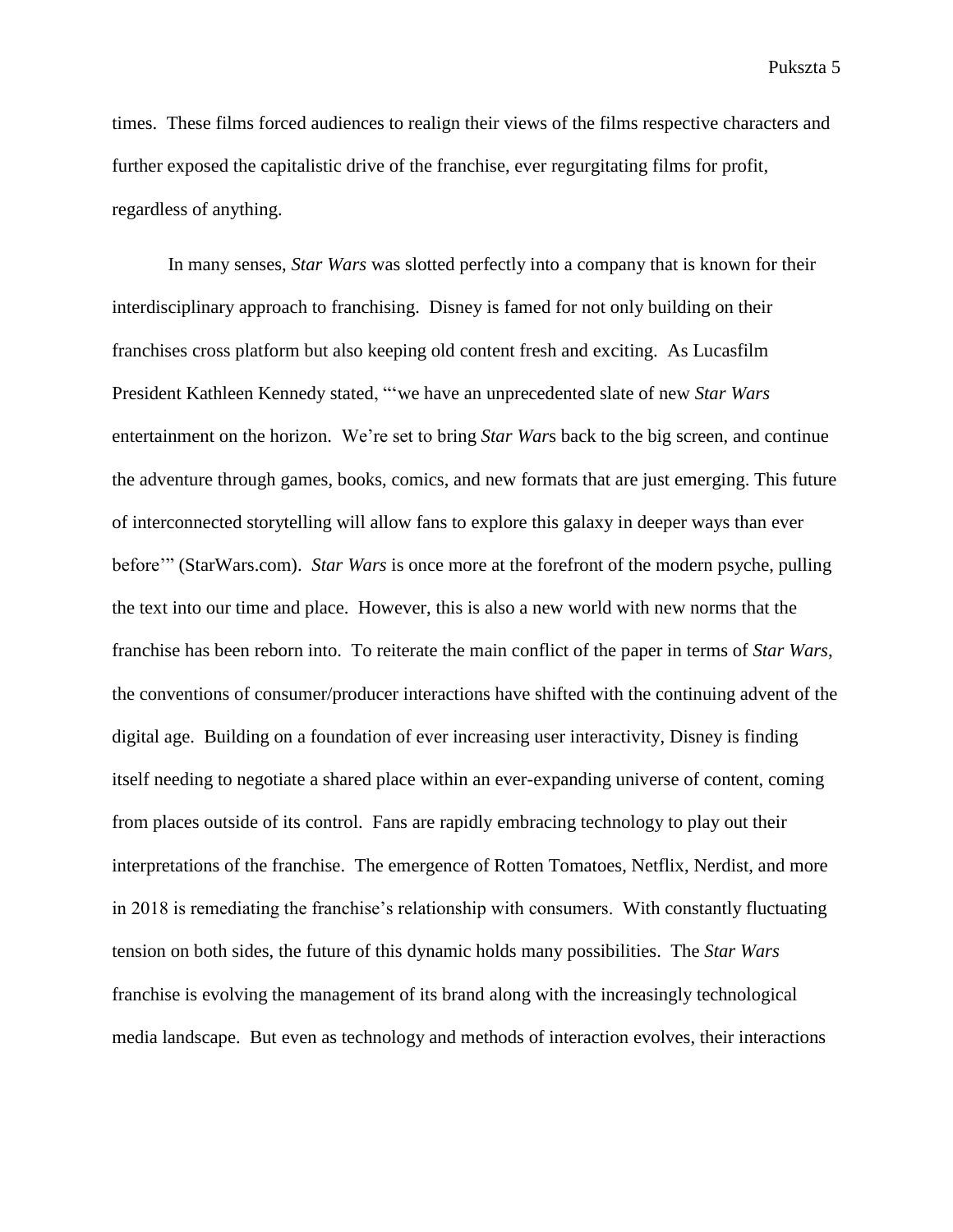follow in terms of interactions between fans and creators on the technological landscape falls into somewhat predictable patterns of reaction and emotional cycles.

## **Franchising as an Evolution of Post Fordist Capitalism**

To understand where the franchise exists in now, we must understand the development of the concept. Production monoliths, like: MGM, Warner Brothers, and Paramount, from the golden age of film morphed into larger conglomerates by the 1980's. These companies, such as Disney, with multiple mediums under their jurisdiction, "sought to develop brands that could be deployed across media channels" (Johnson, 4). But unlike the single leadership companies of the past, these new "conglomerates frequently joined with independent partners to develop and extend intellectual properties across those multiple delivery channels" (Johnson, 4-5). In favoring a more flexible workforce model, it created the ideal conditions for franchises to thrive under. Instead of having to employ a massive specialized workforce yourself, you could contract out to other companies to work on an aspect of the property. This contracting would save you the overhead and associated risk of having video game, merchandising, and film workers on your payroll directly. Or even if these smaller subsidiaries are not independent but truly owned by the larger conglomerate, each can still thrive, operate, and specialize within a new kind of ecosystem. An ecosystem that while, decentralized, has the flexibility to create and adapt for the global market. "Franchising enables corporate interests to exploit those properties in service of increasing consolidation and conglomeration…[creating] the industrial promise of 'synergy', where the same content can dominate multiple markets and generate more value than the sum of its iterative parts" (Johnson, 67). Before film companies were solely focused on their films and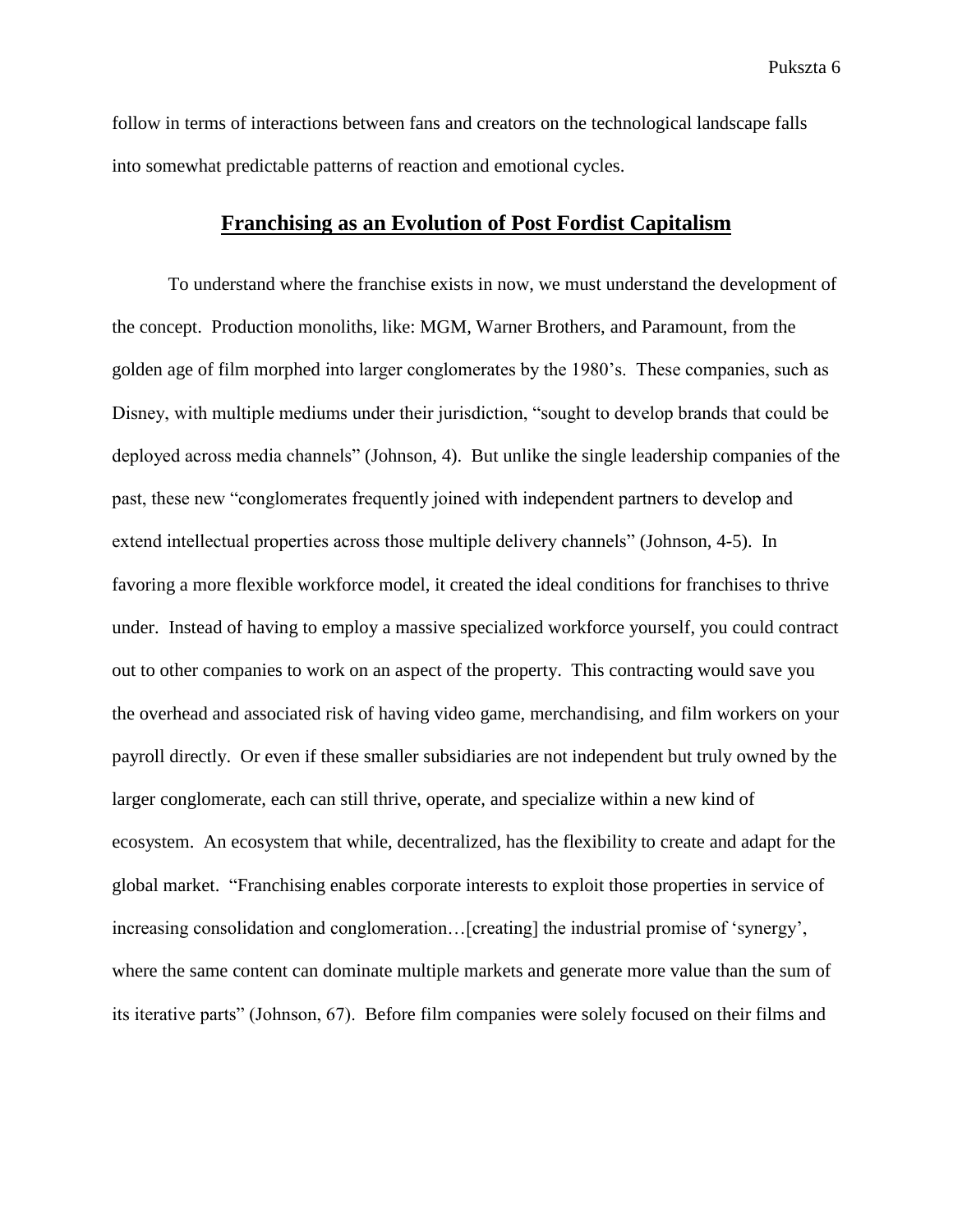the employees they had on retainer to create them. Now the flexibility of Post Fordist<sup>6</sup> production model has situated media companies to take advantage of the potential of new technologies through a decentralized workforce.

Perhaps it was this Post Fordist model that so easily lent the franchise to be open to fan production since there is not just one entity creating content. Disney is a proprietor of the property contracting out to others, internal subsidiaries and external entities, to build a collective workforce around their intellectual property. This system is symbolic of modernity, mirroring the conglomeration and globalization of workforces within and outside of the media industries. In modern times, it is no longer unique to have developed media franchises across multiple platforms. We have seen the rise of these cultural monoliths alongside media monoliths like Disney. The struggle for these franchises is sustaining, adapting, and reimagining these cultural icons now that they have been produced. While the content and power may originate with the company as the producer, its replication is where it holds true power. "The replication of franchising extends not from the agency of corporate monoliths but from producers working for and within the cultural power structures. Without attention to the experiences of those cultural producers the replication implied by franchising remains mythologized rather than theorized" (Johnson, 4). Understanding franchises as being made of the producers who create within it, rather than as an intimidatingly large and distant machine, is useful to break down the franchises as ecosystems and sites of change and evolution.

This decentralized yet corporate model within the media industry, where control is in the hands of the many and at the at the same time the few, grew out of new available technologies.

 $\overline{a}$ 

<sup>6</sup> Post-Fordist- The idea that modern industrial production has moved away from mass production in huge factories, as pioneered by Henry Ford, towards specialized markets based on small flexible manufacturing units.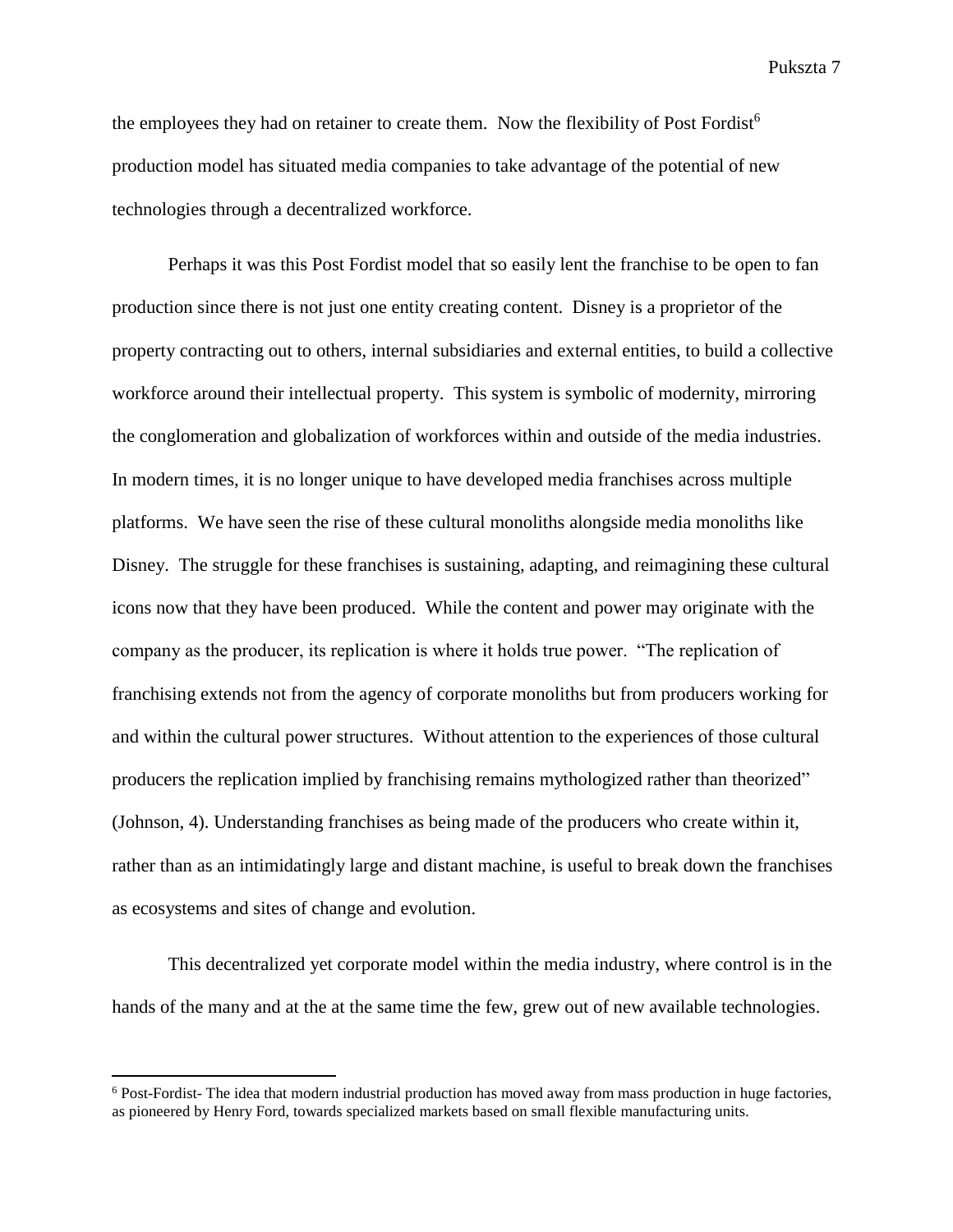Corporate communication technologies allow internal divisions communicate with one another easier; inventions like personal computers and email changed the way conglomerates operated. Externally, technology changed the ways that the producers reached their consumers. Alongside old media forms like film and TV, new media began to dominate spaces. New media's incorporation into films caused productions like *Star Wars* to become more than single films and to truly embody the term franchise. They are, at their core, defined as media objects that work across multiple channels of interaction. The film franchise is a key site of innovation for new technologies, working at the conjunction of new and old media to bring content to consumers.

# **The Rise of Digital Technology and Fan Interactivity**

Legally, Lucasfilm aka Disney, owns the intellectual property rights and can do whatever it wants with the franchise. However, in practice, *Star Wars* is a cultural commodity. "All popular audiences engage in varying degrees of semiotic productivity, producing meanings and pleasures that pertain to their social situation out of the products of the culture industries. But fans often tum this semiotic productivity into some form of textual production that can circulate among - and thus help to define - the fan community" (Fiske, 30). Fans develop attachments not only because of Producer's content but because of the communities they form through discussions and grassroots content. Producers must also learn to cope with ideas of what is outside of its control in terms of new media. One the one hand, producers desire and need the work of fans; they are the primary consumer base and will perform the labor of replication without pay. On the other hand, anything created and thought outside the carefully regulated franchise system can complicate the relationship between fans and creators. Fans aren't under formal contract and when fans take the text in unexpected directions, tension also builds as franchisers attempt to reclaim the narrative. The impassioned audience is fickle and when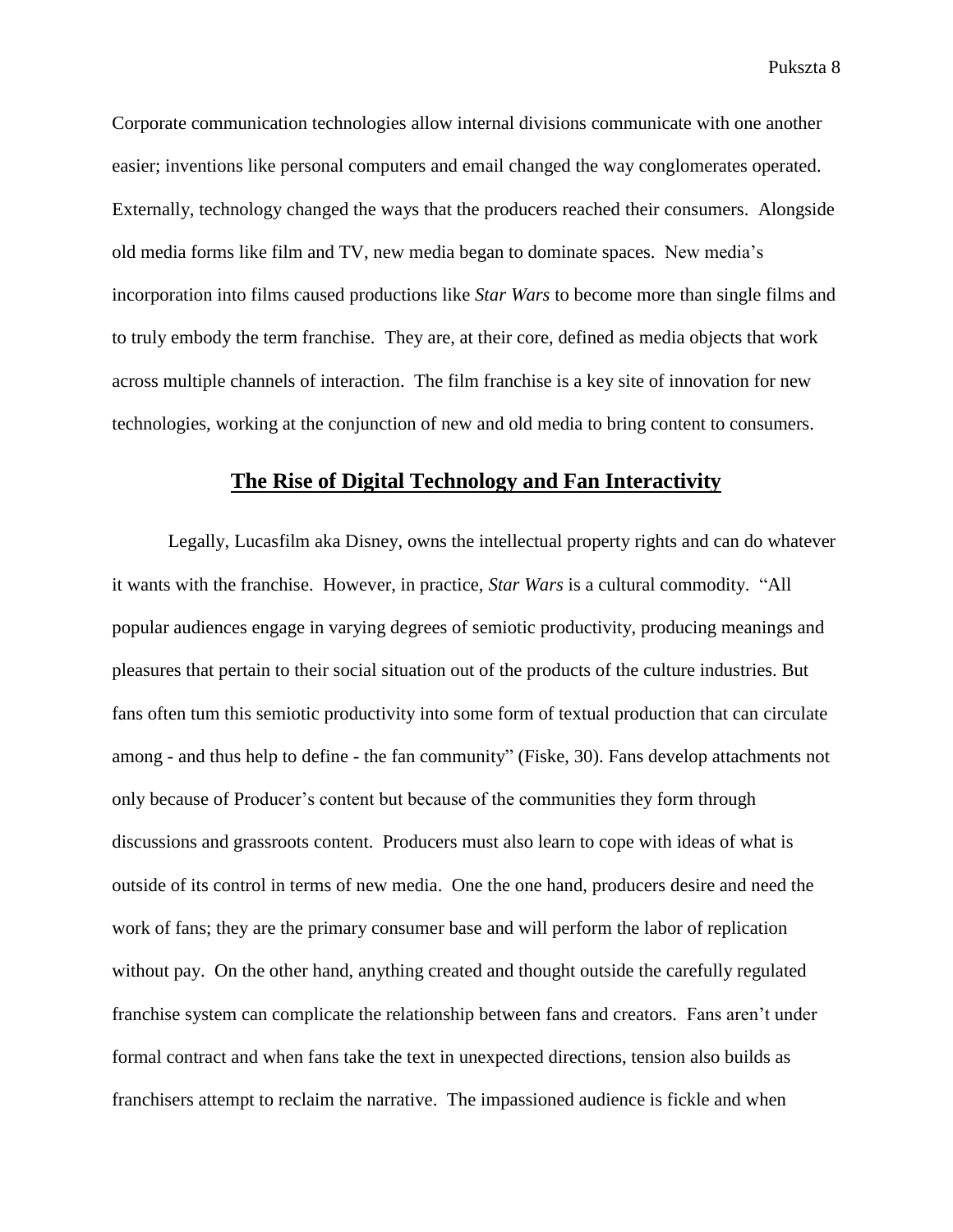franchises don't fulfill the role that fans personally want and expect, there is tension. Alienating the core audience is not in the best financial interest of the producers.

At the same time as this diversifying of the media industry from within, there was a diversifying of technology from outside. *Star Wars* is a capitalistic consumer product. At first, media producers embraced new technologies such as "the computer [which] offered expanded opportunities for interacting with media content and, as long as it operated on that level, it was relatively easy for media companies to commodify and control what took place" (Jenkins, 133) Luckily for Disney, Lucas laid the foundation for authorized fan interaction early on. First, Lucasfilms saw the lucrative opportunities available in merchandising. The best example is the *Star Wars* action figures which were so popular during "that first Christmas, [when] demand for *Star Wars* action figures so far outstripped supply that Kerner, who had the toy license for *Star Wars*, was forced to ship empty boxes to retail with IOU certificates in them so that people would at least have something to put under their tree." (Lukk, 254). Over time, with the advent of the digital age, this interdisciplinary marketing became even more essential to their models and *Star Wars* is infamous for the quantity of physical materials and tie in digital promotions they create for their films. In the physical and digital realms, you can't seem to escape it. On the other front of fan interactivity this has been something that has not always been in Lucasfilm's control.

The rise of the *Star Wars* fandom also coincided with the rise of fandom studies as a domain in media studies. Often using *Star Wars* fans as a case study, this early discussion largely centered around the physical creations that the fans made. Fandom scholars saw *Star Wars* fans are embracers of new technology. In addition to this series being a pioneer of the franchise model, the *Star Wars* fandom has historically pushed new frontiers in their creations based off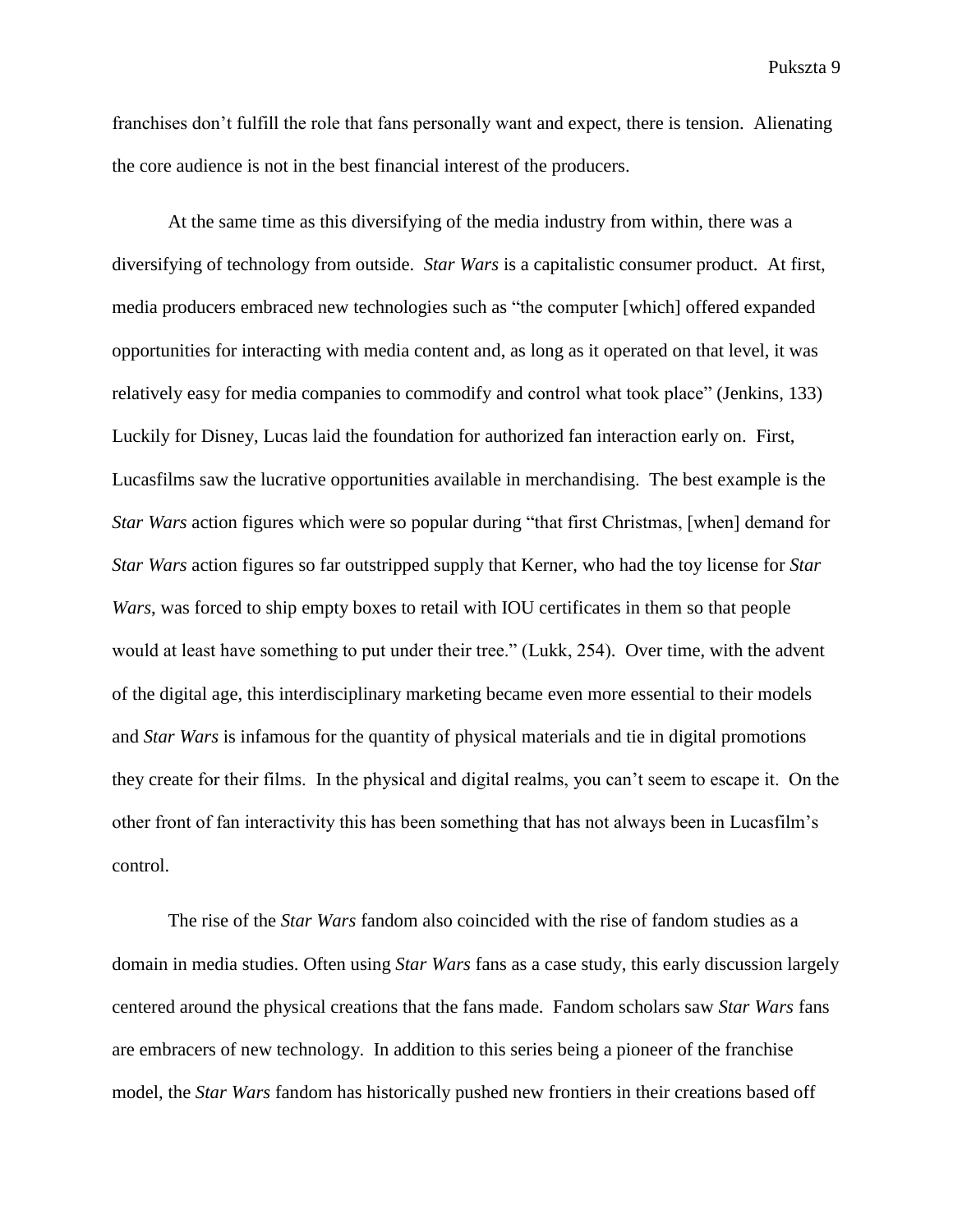the text. And why shouldn't they; the widespread availability of home editing and production materials made it possible for fans to translate their love for *Star Wars* into the physical world. They innovated as ammeter filmmakers, recreating shot-for-shot replicas of *A New Hope* using action figures, "'breadboxes, a ventilation tube from a dryer, cardboard boxes, a discarded piece from a vending machine, and milk crates… [discovering that] large Styrofoam pieces from stereo component boxes work very well to create spaceship-like environments'" (Jenkins, 147).

With the personal computer and production tools such as cameras, editing equipment, and website creators, Lucasfilm quickly lost control in the wild west of the web. The internet "made visible the hidden compromises that enabled participatory culture and commercial culture to coexist throughout the twentieth century… [as the circulation of fan content] came out from behind closed doors, they represented a visible, public threat to the absolute control the culture industries asserted over their intellectual property" (Jenkins, 137). The computer became a tool for personal use and individual exploration through user designed systems, allowing fan creation to move beyond creator's immediate personal friends. It allowed fans to find community with passionate individuals that didn't exist in their immediate interpersonal circles. The computer was a response to the desire for "interactivity [which refers] to the ways that new technologies have been designed to be more responsive to consumer feedback... Participation is more openended, less under the control of media producers and more under the control of media consumers" (Jenkins 133). 21<sup>st</sup> century American arts are defined by "a public reemergence of grassroots creativity" where mass culture is appropriated into popular culture (Jenkins, 136). Fans inject their own experiences and identities into the original item, using increased technology to birth new pieces of media. They even combine media in new and interesting ways, like in the case of *Troops* (1998) directed by Kevin Rubio. His "ten-minute, \$1,200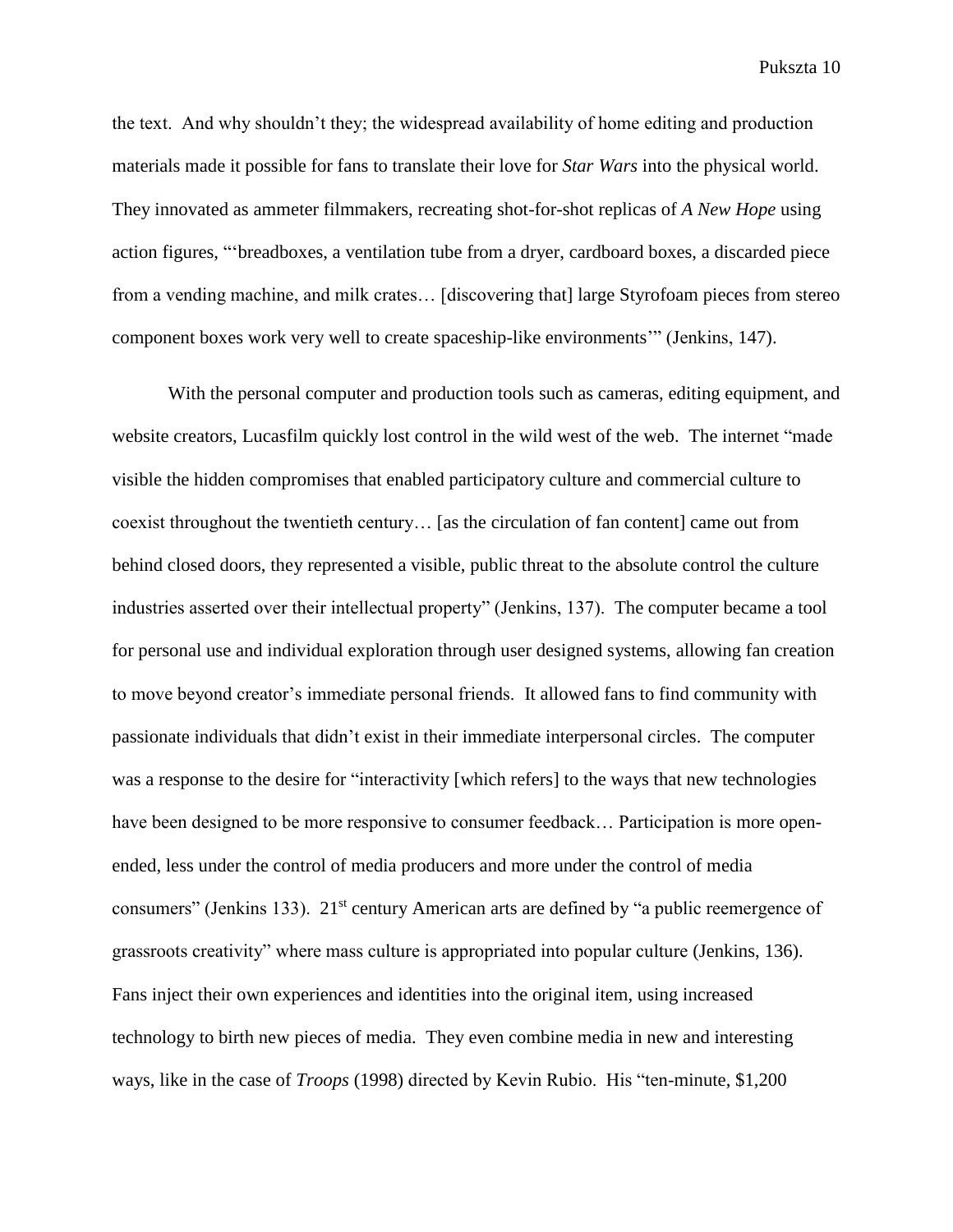film...offering a Cops-like profile of the stormtroopers who do the day-in, day-out work ... had attracted the interests of Hollywood insiders … interesting in financing his next project" (Jenkins, 132).

On the one hand, producers need the consumers to interact with the text. But these new creations from unlicensed sources may support or contradict the intended messages of the creators. And in the *Star Wars* fandom specifically, altered narratives have been met with mixed reactions by creators. Lucasfilm offered official fan portals and video contests as a way of cultivating content on the web about *Star Wars* but it was a losing battle. Then it became a constant struggle of how much control to exert over the IP. At what point do you tell fans to stop being passionate? But the one domain that producers do have control over is the films and the content that they release, a powerful mandate that fans must take into account given the film's gravitas.

#### **Darth Vader and New Content Woes**

With the conclusion of the original trilogy in 1983, fan interactivity and content dominated the landscape. But this reclamation narrative came in full force with the release of *Episode 1: The Phantom Menace* (1999). In *Using the Force: Creativity, Community, and Star Wars Fans*, Will Brooker argues that:

After 16 years with no new *Star Wars* films, the release of *Episode 1: The Phantom Menace* was a major event for fans. After such intense anticipation, after such a long wait, it was perhaps inevitable that at least some of them would come away from the cinema with everything from a vague sense of disappointment to a feeling of betrayal. Of this group, some would try to rehabilitate the saga … to celebrate the positive elements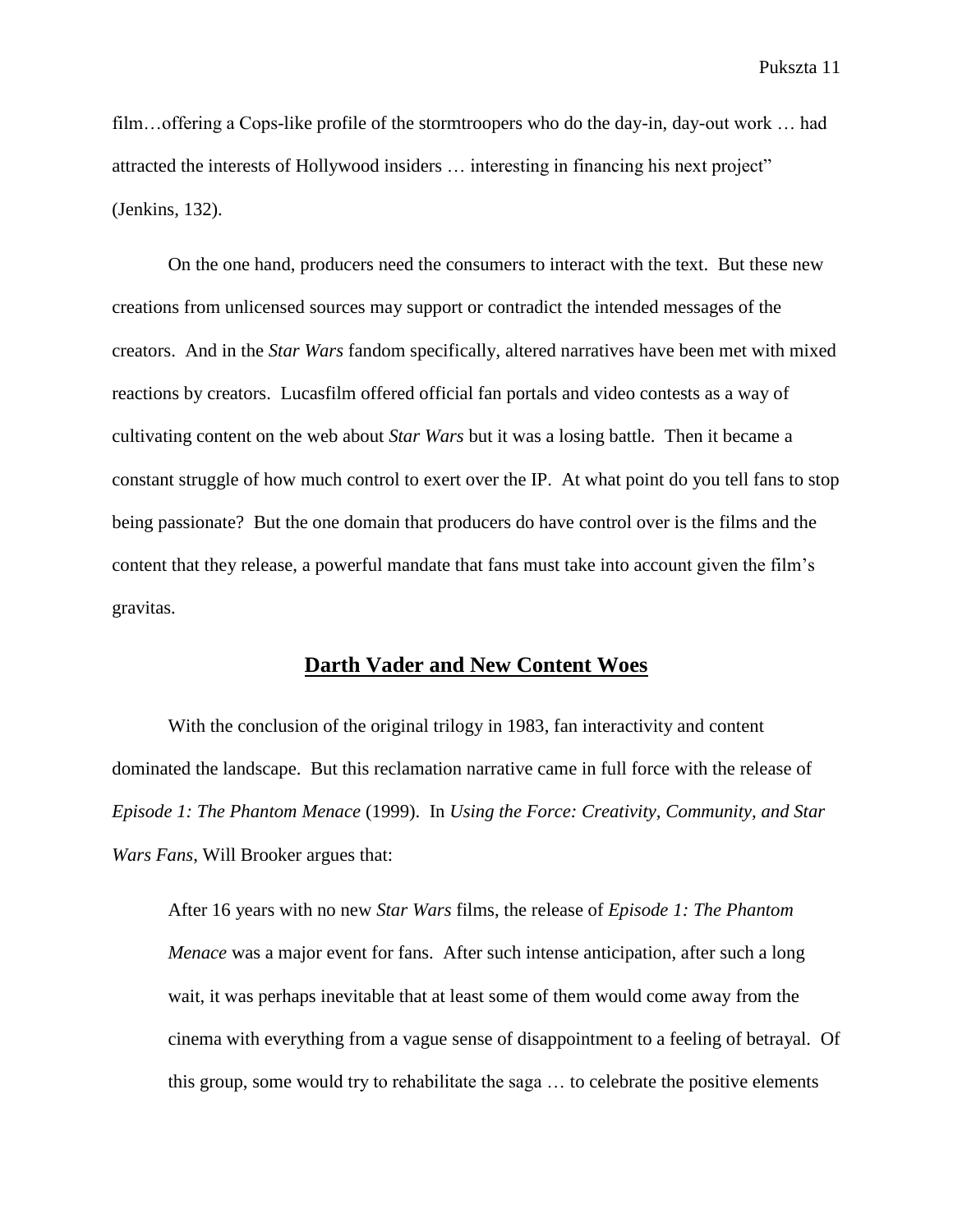and forgive the ones that jarred. Some would physically reedit the film or make their own *Star Wars* digital cinema according to their own conception of the saga; others, on a lower budget, would turn to fan fiction and explore aspects of *The Phantom Menace's* characters that the film glossed over. Some would take out their fury on discussion boards, debating with other fans who labeled them 'bashers' and accused them of ingratitude to Lucas (Brooker, 79).

The idea of betrayal is fascinating. *Star Wars* is unique because of its age. It is an old enough franchise that the full impact of events like a franchise reboot can be studied in hindsight. The takeaway is that without the rise of new media technologies and the emergence of grassroots creativity, this boiling pot of emotions wouldn't have been as strong. Fans now had a space to express their confused and conflicting emotions about the controversial film and to realize how widespread these feelings were. Feelings of disillusionment when, in the fans' view, *The Phantom Menace* catered to special effects and gags rather than deep, emotional storytelling. One aspect of this disillusionment, I believe, was the older fans being awakened to *Star Wars* as a commercial entity. The machine has arrived to capitalize again on its investment, something not as clear to audiences before. It's one thing to experience *Star Wars* for the first time as a child, when it was initially colored with nostalgia and cemented into popular legacy. It is another to experience its incarnation as an obviously commercialized product later in life, a fact that fans are forced to grapple with to this day. The series means so much to fans, especially the kids who were in their prime youth when it came out and then were adults what *The Phantom Menace* was released. To their credit, fans are conscious that their gripes may be taken as the grumbles of complaining adults who don't want to grow up. But these insecurities "stem from a deep rooted personal involvement and investment in the *Star Wars* saga" (Brooker, 82). They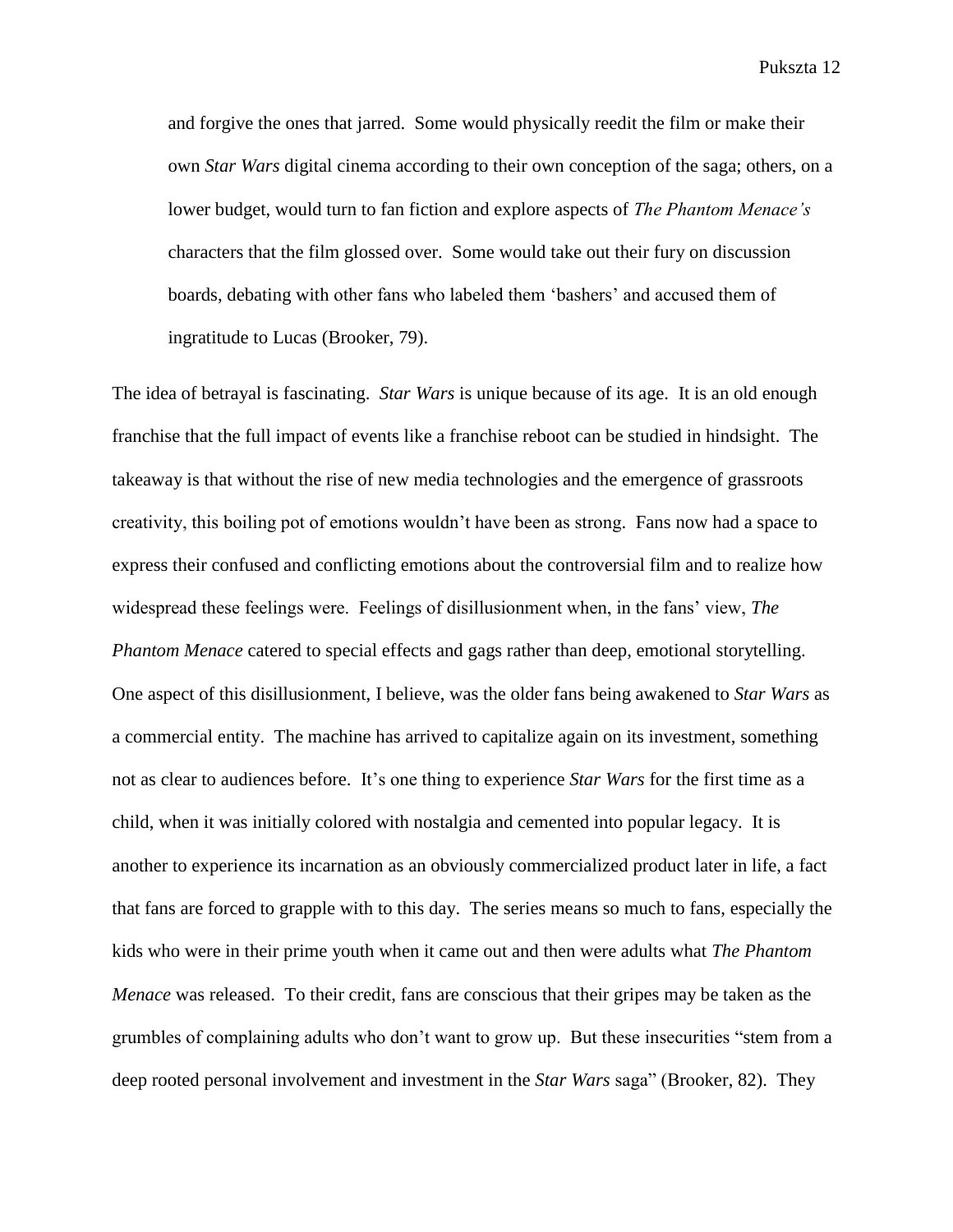feel the need to preempt "the argument that fans were only disappointed by *The Phantom Menace* because they had grown older and expected the impossible – a film that thrilled them in the same way *A New Hope* (1977) did when they were seven years old" (Brooker, 83). The fandom fights vehemently against this "eye of the child argument" saying that even if you were to view *A New Hope* and *the Phantom Menace* objectively without that emotional attachment, *A New Hope* would be a better film for specific, logical reasons. "The fan betrayed" is an accurate way to put it (Brooker, 79). No matter what side you took at the time, for or against *The Phantom Menac*e, there was a sense of being conflicted. You would either be conflicted that it didn't meet expectations or angry over other's critical reactions.

The reactions to *The Phantom Menace* revealed generational differences. *The Phantom Menace* introduced a new generation of children who were experiencing a new *Star Wars* film for the first time. One element within the text that was hard for original fans to grapple with was the recharacterization of Darth Vader. The whole prequel trilogy was focused on the history of Anakin Skywalker and his transition from innocent youngster blessed with the Force and technological skills to one of the fiercest villains in the galaxy. This was a drastic and traumatic shift from perception of the character that original fans had. How could this new character audiences were being presented with be the same one they loved to fear and hate? This conundrum then did not exist for younger generations of fans who were only beginning to be exposed to new *Star Wars* content through the Prequel films. Younger fans then made little distinction between the prequels and the original trilogy because, in their eyes, it exists as one continuum. They also lack the older generation's instinctive realization: that they only reason fans were receiving new *Star Wars* content is because producers stood to make money.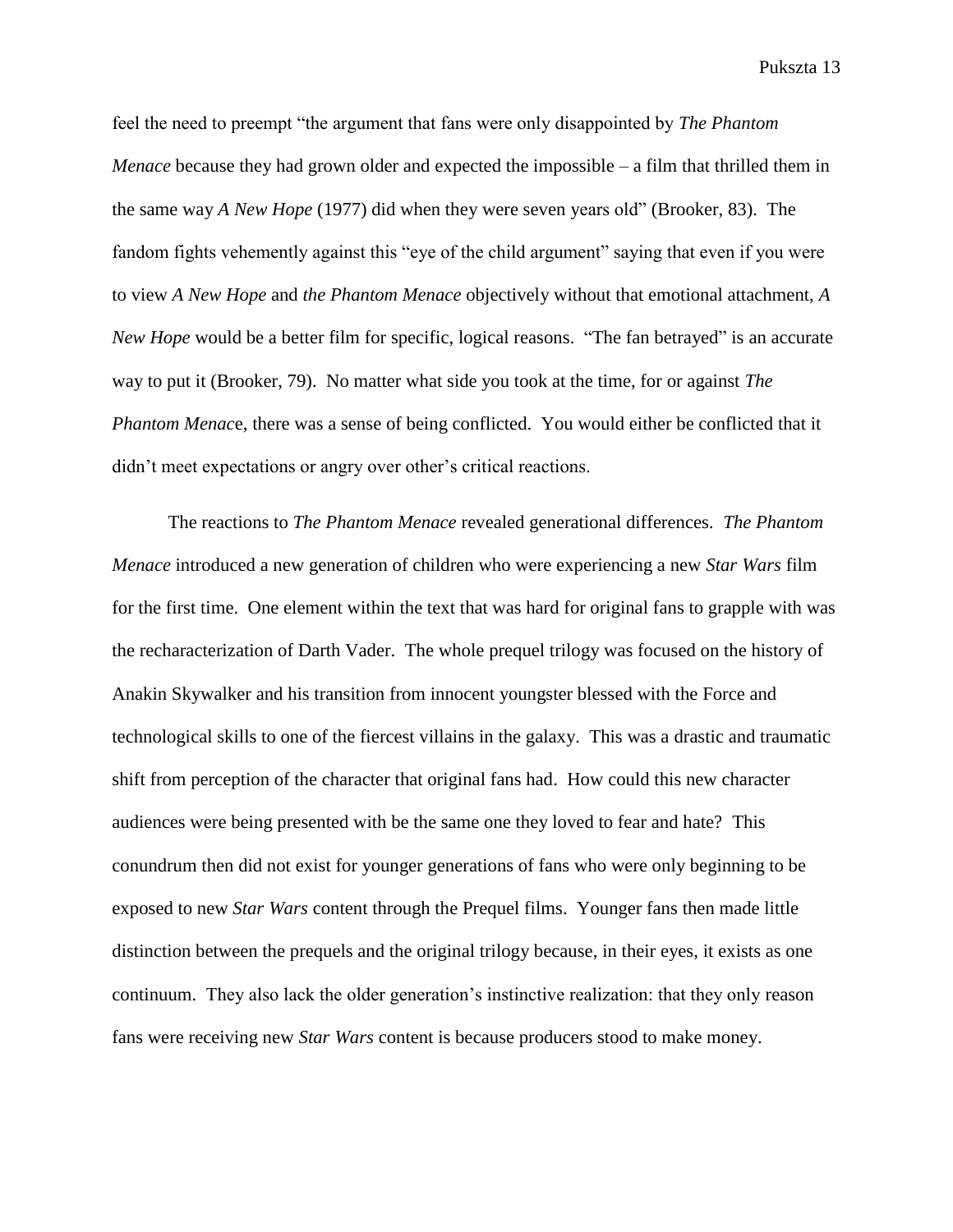And both new and old fans took to the web and created media in 1999. They competed in fan film competitions, popular TV shows now staffed with lifelong *Star Wars* fans created spoofs within Hollywood, and fans reedited the original film to include only what they desired. Brooker and McDermott have completed extensive field work investigating specific instances of fan creation that reacted to *The Phantom Menace*. They detail fan creations that gained notoriety like *The Phantom Edits*, a production in which a mystery fan re-edited *Episode One*. Jar Jar Binks was removed almost entirely and Anakin's dialogue was trimmed; the Phantom editor, via email correspondence, cites specific plot based and thematic reasons for his edits. "Ultimately, the Phantom reveals himself as not merely a fan, but as someone who was inspired by Lucas's filmmaking vision … [made] possible because of the confluence of trends in computer technology" (McDermott, 256). In some ways disappointment in *The Phantom Menace* was inevitable yet the best thing that could have happened. "Nearly all of the current generation of Hollywood creators…can trace their desire to work in their fields to the influence of the original *Star Wars* trilogy" (McDermott, 224). But "for all the clever parodies and critical subtext of the fan films, they still cannot engage their source texts on an equal footing" (McDermott, 260). Though some have risen past fan creation, "fandom and fan writing were essentially the rookie leagues from which … [one] might one day graduate to the big show" (McDermott, 252). The fact that fan creation will still always be categorized as amateur is what lead to the scholarship celebrating fan creation and elevating it, legitimizing the disillusioned reaction of fans into something worthy of being studied. The importance of fans and scholars work in defining the legacy of *Star Wars* cannot be understated.

# **Flying** *Solo* **in the Age of Digital Technology**

#### **I. Introduction**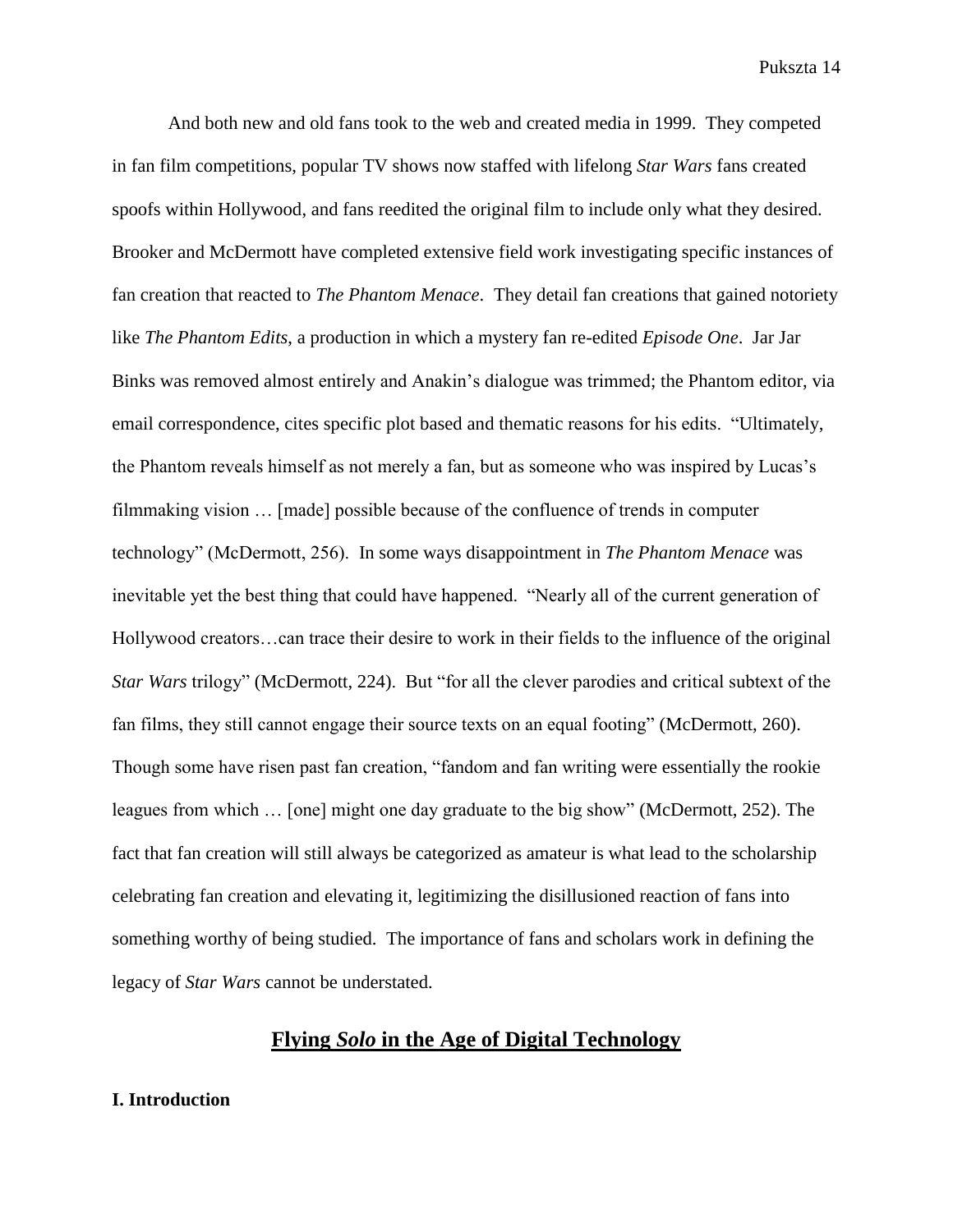It's been long enough fans have forgotten about what it was like to experience the emotions of *The Phantom Menace* and Prequels. It was destabilizing and unleashed a flurry of interactivity. Fans struggled to accept that the text of their childhood was evolving. Many of the same insecurities about the state of the cannon are coming full circle again as new content is introduced, even if the circumstances of the society to which the piece is born have changed. The legacy of the Prequel films is the tumultuous footing that Disney began to build their new empire on. And in the time between the Prequel Trilogy and their new films, even more fan content was created. Now that Disney is in control, franchisers are creating even more content that doesn't always mesh with previous themes and iterations. New auteurs are taking up the mantle which is deeply unsettling for people with deep emotional connections to the older films. The new order of the franchise threatens the stability of deeply held personal attachments to the themes and content of a shared cultural commodity.

While the first few *Star Wars* films under Disney's helm have enjoyed critical and box office success, it remains to be seen if the new Disney films will continue a positive trajectory or if the same tumultuous emotions that emerged from the Prequels will occur again. I believe that this same emotional reaction is coming full circle and happening again, this time being played out on the stage of the anthology films. The anthology films present a unique thread to the prequels in that both are filling in character and plot that the audience has "never seen before" at least in a hegemonic, commercialized sense. They are going back and fundamentally changing and uprooting the popular conception of previously characterized characters. Han Solo in *Solo*: *A Star Wars Story* is a case study, just like with Darth Vader in *The Phantom Menace*, of what happens with the franchise becomes revisionist in original texts for the sake of the continuation of the series.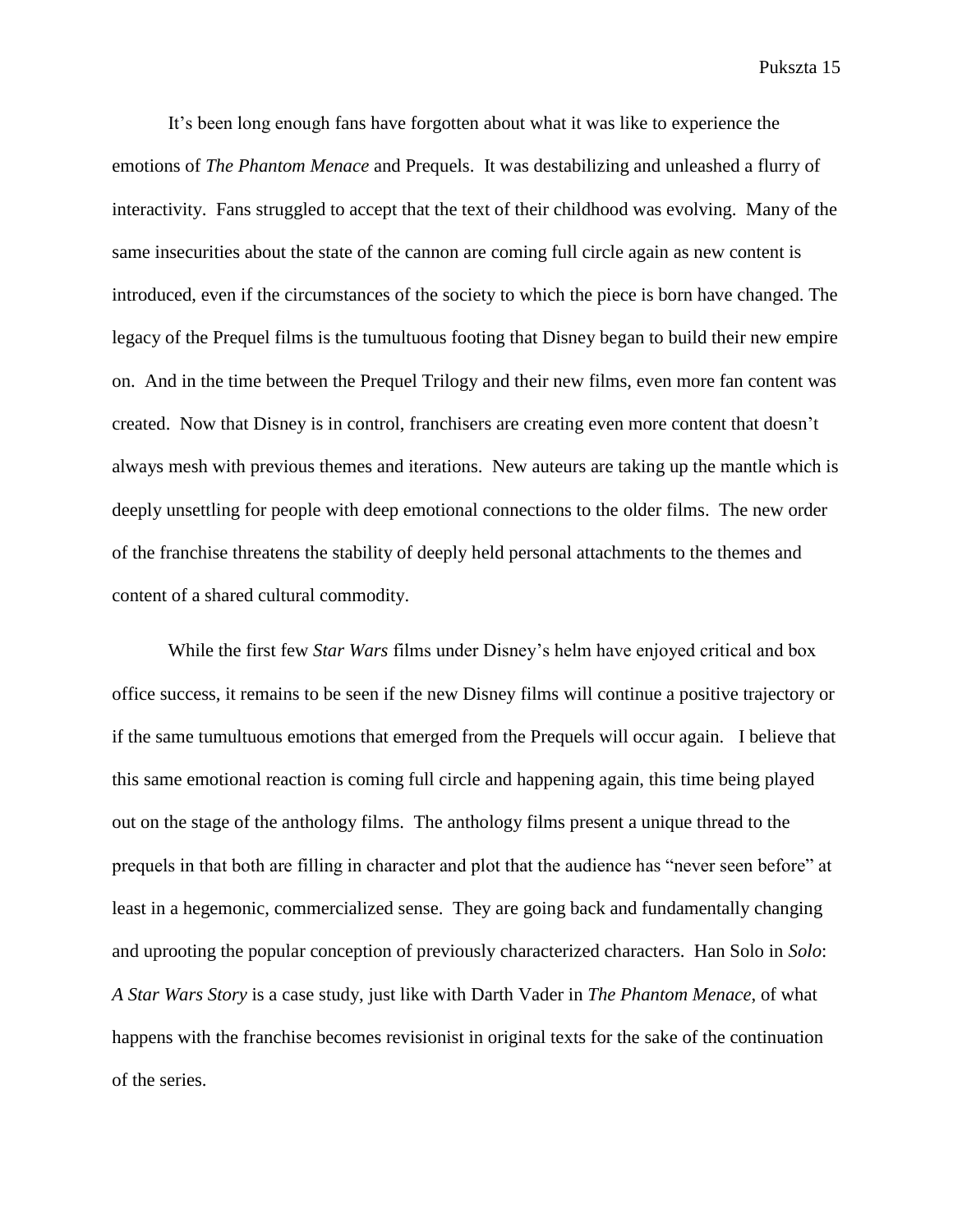*Solo: A Star Wars Story* (2018) is the backstory of Star War's famous rogue, Han Solo. A founding character of the franchise, the enigmatic and charming smuggler roamed the galaxy with his alien sidekick Chewbacca. Despite the film making \$392.9 million at the box office, it was considered a flop for a *Star Wars* film, mainly in comparison to *Rogue One: A Star Wars Story*'s 1.056 billion box office performance.

A lot has changed between now and the Prequels and a lot of it has to do with technology. Fans have forgotten a past where they couldn't create or interact with media objects through the internet. And fan's interactions between each other and with the producers are no longer contained to guerilla fan websites. They occur through the portals of social media sites which further complicates these interactions. Social media sites act as hubs where anyone can easily insert themselves into the conversations. The removal of the niche aspects of fandom makes social media sites breeding grounds for the casual fan. As there are more consumers, there is a smaller portion of the fan base that create and engage to a fanatic level. People undoubtedly still do the work of before in creating fan fiction and fan videos. But now people can also stand back and enjoy with as easy access to the fan content. This fan communication is becoming increasingly commercialized too because of the rise of third party news sites like Nerdist that while, are outside of the official *Star Wars* machine, are very much business, profiting off the desire for engagement and doing a large part of the engagement for the fans.

#### **II.** *The Phantom Menace* **and** *Solo***: Differences in Emotional Reactions and Fan Creation**

What I think is dangerous about the *Solo* movie is the apathy from fans towards this film. Growing disinterest and has been seen in other franchises but so far it seems to not have affected the *Star Wars* franchise. The other new *Star Wars* films have set box office records. But not *Solo*. Numerous online articles debate where *Solo* fell off the tracks. But what remains is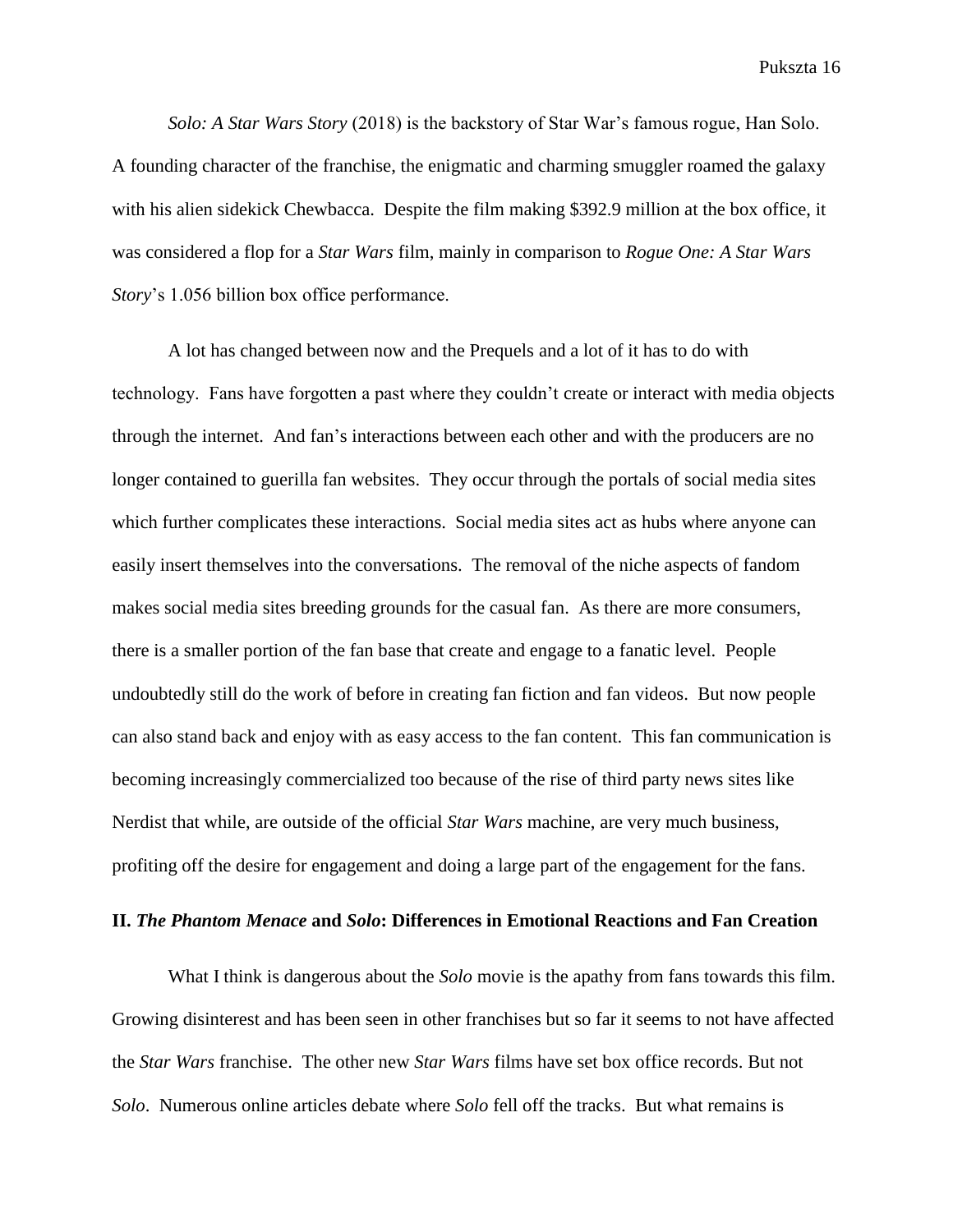general discontent and indifference. Franchises should never reach an equilibrium. It is this very tension that makes fandom exciting. Tensions and negotiated spaces for personal narratives are what drives creators, both licensed and unlicensed. But without that tension, the spark of what makes a franchise ceases to exist. Without revenue it also ceases to exist, at least in terms of official production. And the fan sites can continue to tear the film apart and analyze in excruciating detail what went wrong in terms of the film's content. But for whatever reason *Solo* didn't inspire audiences. Not that *Solo*'s poor performance will spell doom for the *Star Wars* machine. It is certainly concerning and is a good reminder that all films no matter how storied, are subjected to the whims of the market. Fan creation is happening around *Solo* in the same way as the Phantom Edits where fans attempt to rehabilitate the franchise. A YouTube channel called "'derpfakes' has been posting videos that demonstrate the impressive, and at times frightening, capabilities of image processing using artificial intelligence. Using a process called deep learning, an AI … intelligently performs an automatic face replacement on a source clip, in this case replacing actor Alden Ehrenreich's face with Harrison Ford's." (Liszewski).

But for large swaths of *Star War's* audience, their fan interactivity is mediated by Social Media sites. And "not all platforms enable community formation" (Bury, 627). With the digital age, consumers migrated from personal blogs/websites/message boards to platforms like Facebook, Tumblr, and Twitter. These sites are beneficial to creators in that they can market and promote cannon content. Fans too can measure success of their reach through social media platforms. Social capital is turned into a commodity of likes and shares on these platforms. While allowing a mediated level of personalization, the rigid structures of these sites limit fan interaction. Facebook, for example, "is not considered a fannish space precisely because it is not perceived as a safe space"; it requires real names and connections to others in the real world to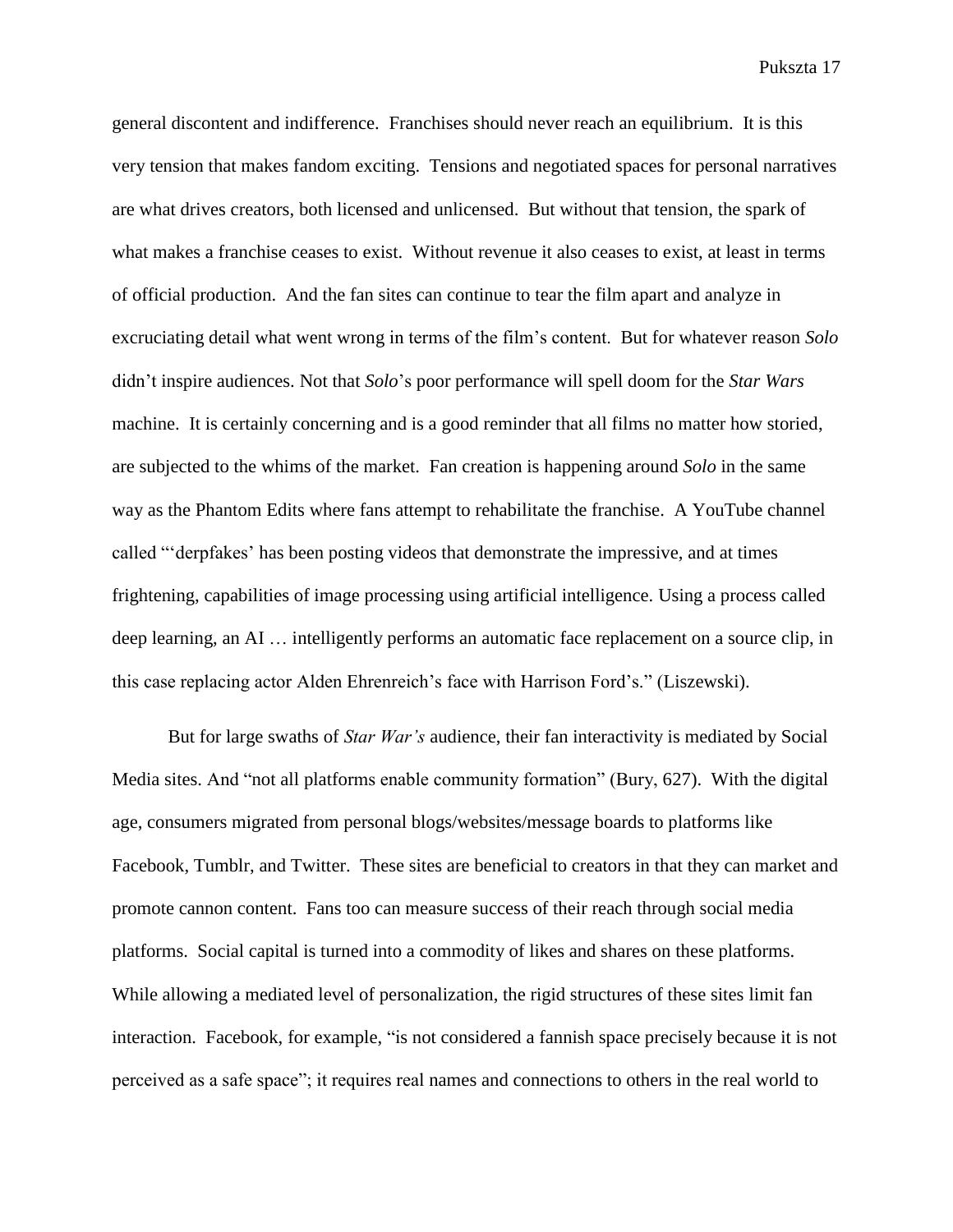friend them thereby 'policing identity and authenticity'" (Bury, 635-636). Unlike on other fan sites, on Facebook, fans cannot strike up a conversation with each other simply from stumbling across the same message board. Facebook's platform mechanics discourage the development of online communities, potentially connecting from different parts of the world. Instead of building friendships through digital means, social media sites in recent years largely serve to underscore real life social interactions. This structure detracts from the potential of these sites as community building spaces. Without community, fans may leave a comment on a *Star Wars* trailer and then cease to interact further.

#### **III. Relationship to Cannon**

Part of this dissociation from *Solo* I believed stemmed from its nature in editing the cannon. Much like with the prequel trilogy and Darth Vader, it asks to call into question what we know about a beloved character for the sake of the machine putting forth more content and material. In the way that films were released it's hard to reconcile the difference between Harrison Ford's powerful performance as Han Solo in *Episode 7: The Force Awakens* (2016) to Alden Ehrenreich young and naive take on the character in *Solo*. In the film's setup, producers were asking us to not only reach back in time to before the films from 1970's where Han Solo was a young man, they are also asking us to reconcile our view of him as a much older, harder man from only a few chronological years before. While this is the same issue that fans had to grapple with regarding Darth Vader in 1999, that emotional struggle produced a different effect in this case.

In terms of the cannon, the vast universe of information from official and unofficial sources has become too overwhelming for Disney to handle. An interesting case study is Legends vs Cannon. As *Star Wars* was acquired by Disney, they have officially reorganized to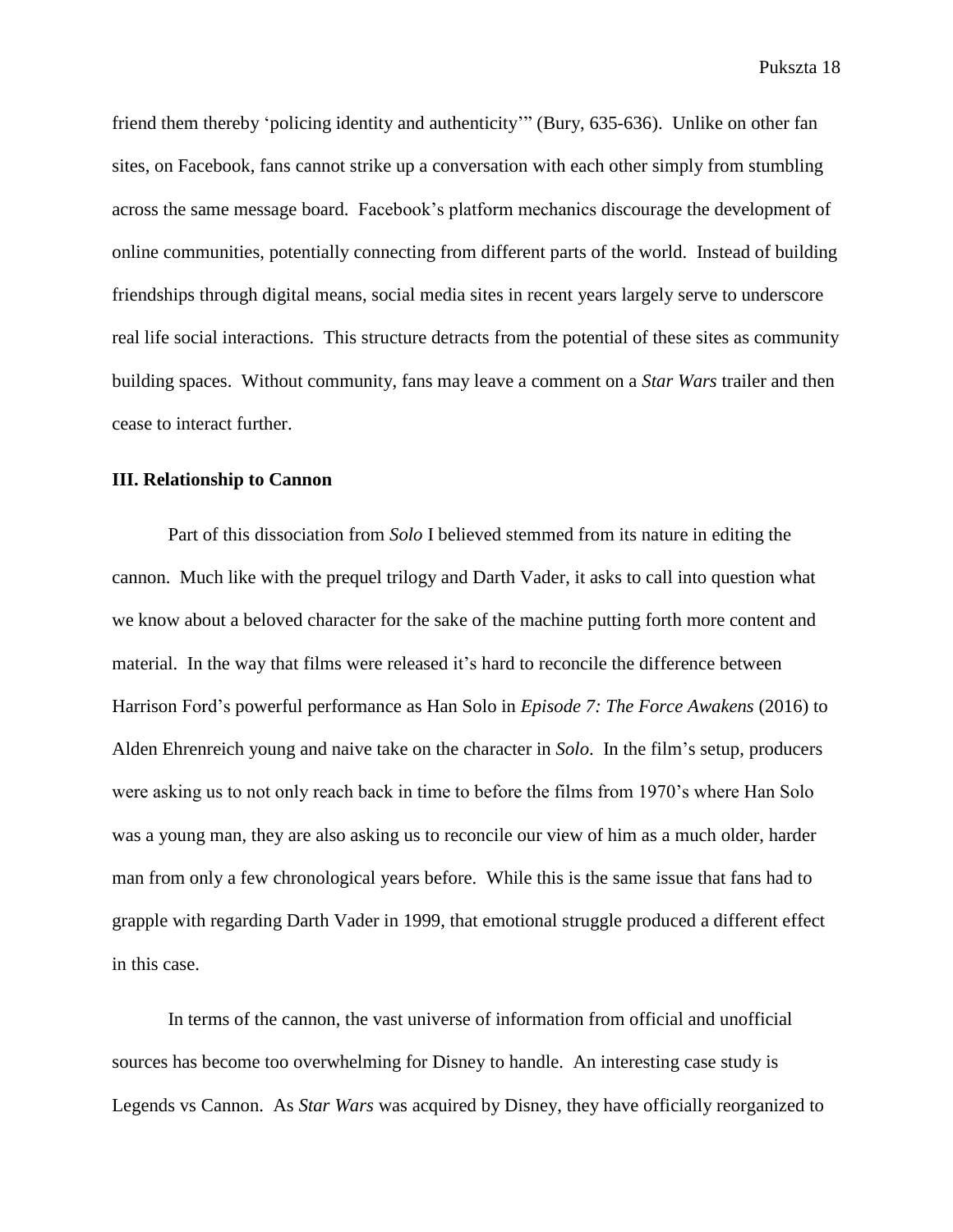firmly distinguish sections of the vast universe. Never before has Disney tackled a problem like this. In terms of everything else needed for a franchise, they've got that down to a science. They have the merchandising, the big budget film releases, and cultural capital. But the cannon is confusing, and Disney has their work cut out for them. They have divided existing material into two categories, Cannon and Legends. Cannon is anything from the original films or the Clone Wars film/TV show, officially created and distributed by Lucasfilm. Cannon also includes a few texts but is broadly contained to the films. Legends content is expanded material approved and distributed by Lucasfilms before the Disney Merger. This encompasses old expanded movies, books, comics, and video games. Lucas's original six films are not Legends as these have been absorbed into Disney Cannon. This material does not include fan fiction. Legends material had to be officially approved and published by Lucasfilms. Legends is a term created by Disney to distinguish yet honor past creative content. "Anything that happens in the Canon universe, the films and so on, is in no way influenced by Legends material" (ComicVine). And while Cannon never acknowledges material dubbed Legends, "Legends acknowledges Canon" (ComicVine). But in some cases, especially within novels and video games, the distinctions seem arbitrary. It's clearly all associated with the same universe and under the same umbrella. And nor are Legends antiquated. Some are still ongoing like in the case of the *Old Republic* video game franchise. And really what do these labels matter in the grand scheme of things when it is all still content relating to the same franchise. The Legends versus Cannon distinction applies largely to semiofficial novelizations and video games that have existed within the *Star Wars* universe. This is more an attempt by Disney to organize. With these categories, they can keep Legends content in circulation but distinct from the new creative direction of the franchise. But it also serves to delegitimize fan production.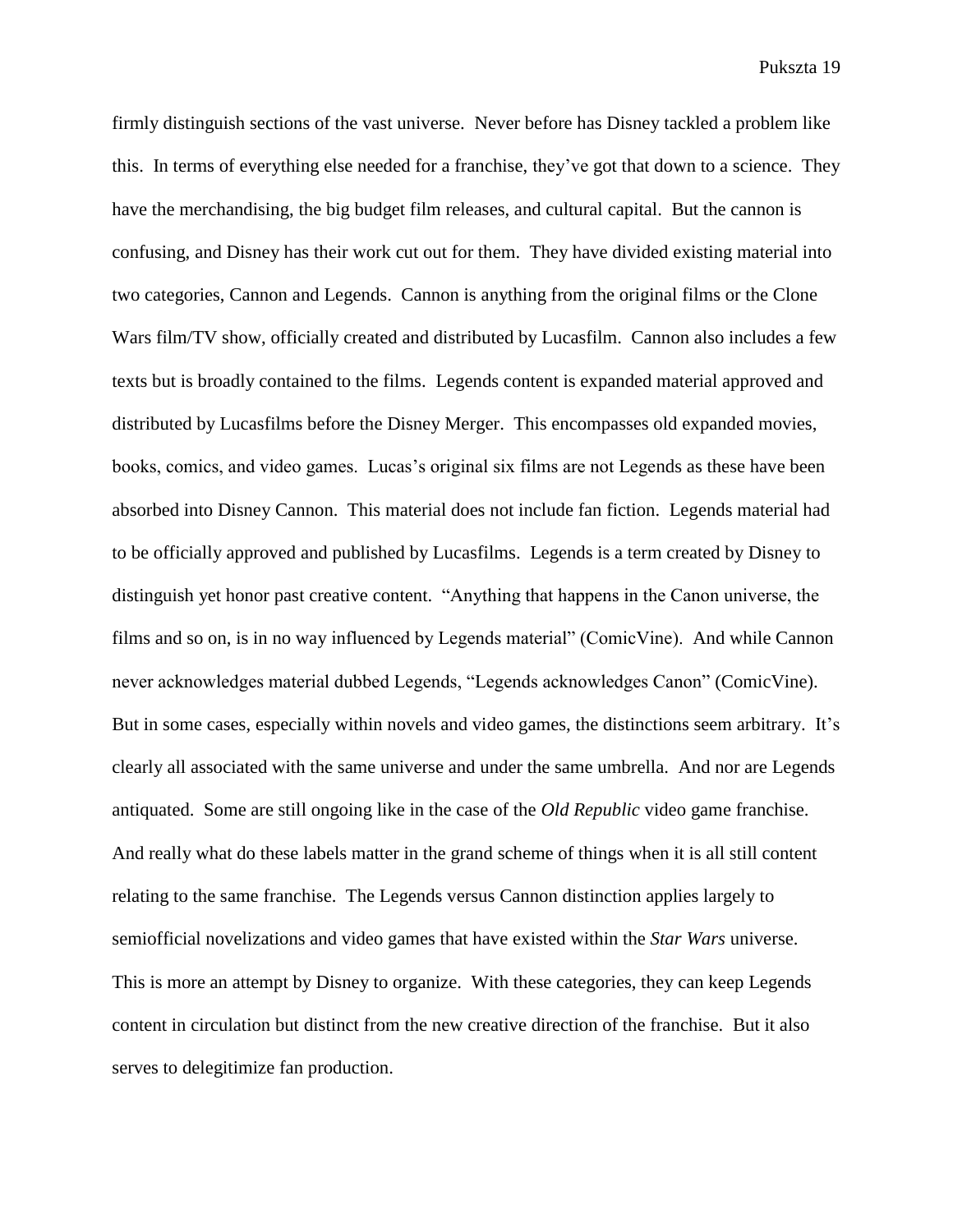All the media forms discussed in the differentiation between Legends versus Cannon are Paratexts or media objects that:

"surround texts, audiences, and industry, as organic and naturally occurring a part of our mediated environment as are movies and television themselves. If we imagine the triumvirate of Text, Audience, and Industry as the Big Three of media practice, then Paratexts fill the space between them, conditioning passages and trajectories that cris-cross the mediascape, and variously negotiating or determining interactions among the three. Industry and audiences create vast amounts of Paratexts. Audiences also consume vast amounts of Paratexts." (Gray, 23)

Paratexts have the power to "amplify, reduce, erase, or add meaning" to original texts, serving in varying capacities as "control[ing] the viewer's entrance to the text …[or] flowing between the gaps of textual exhibition" (Gray, 23). As the digital age allows audience to flow between Paratexts without differentiation and younger audiences are consuming in less moderated ways. This official reorganization also dosent change the fact that many fans and consumers have been exposed to the ancillary content of non-cannon producers through digital spheres of influence. When compared to the generational differences between adults and children viewers during *The Phantom Menace*, todays younger audiences, that are being introduced to the series through the Disney series, are lightyears ahead in terms of potential for interactivity with the franchise. Fans now have the incredible power to access databases and content at their fingertips, filled with information and material about the official licensed producers and others. YouTube, blogs, and fan sites have been devoted to theorizing and creating from *Star Wars* for decades, fulfilling the needs and desires of fans. This inherently changes the way that fans interpret content given that they are consuming it out of chronological order and in many forms. Technology introduces ideas of generational differences in consuming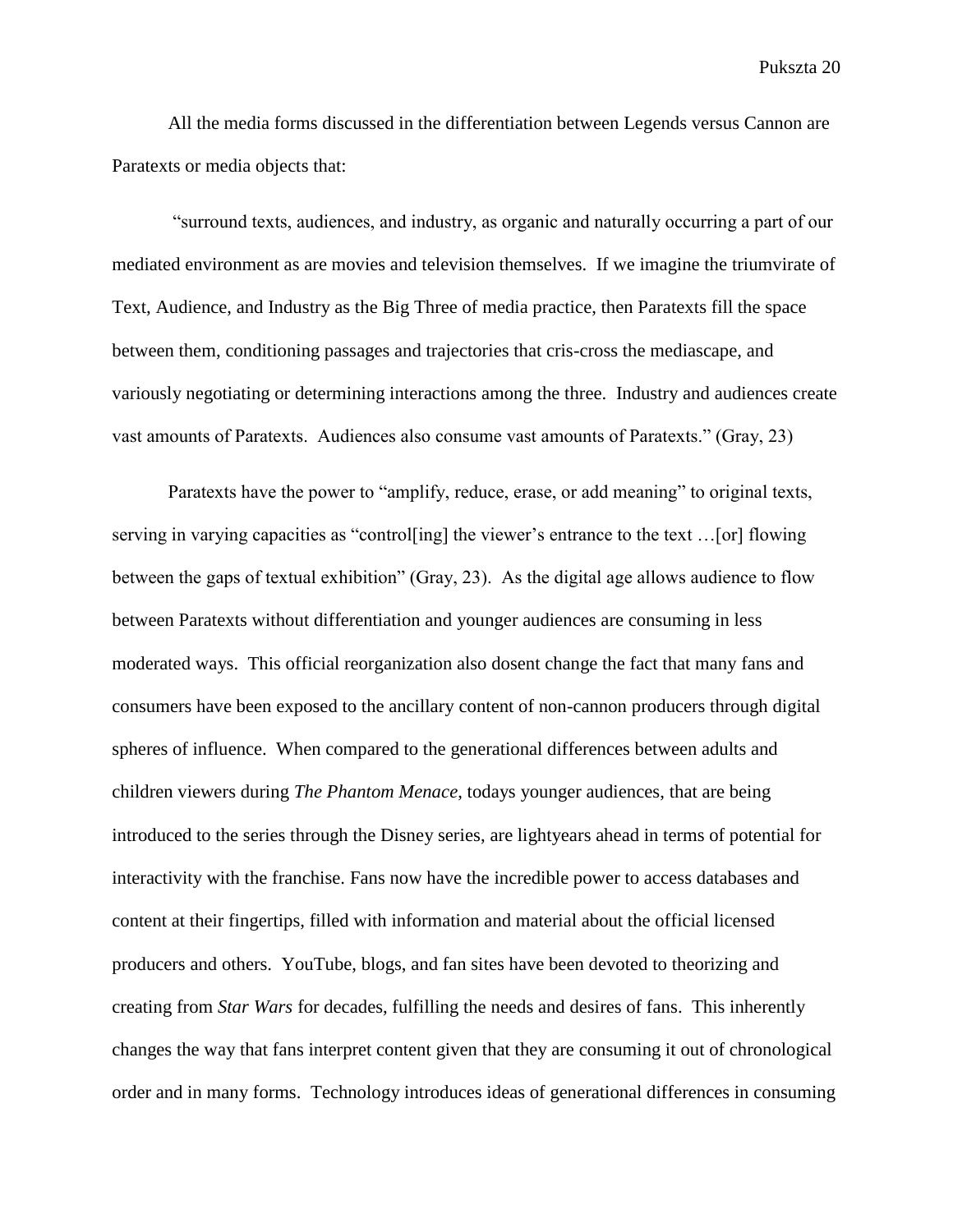cannon because of chronology and digital spaces. Why does one even need to go to the theater anymore? Much less create fan texts when that previous work is so readily available.

#### **IV. Critical Reviews and the Commercialized Information Tunnel**

A number of reasons have been cited for why *Solo* performed poorly. One reason I believe is the information channels and the way that information about a series is conveyed to fans. One thing that is different about *Star Wars* during *The Phantom Menace* and *Star Wars* now is the sheer quantity of information and analysis available for the films. Information news sites on Hollywood, focusing on both the business side of the films as well as the fandom, have become more prevalent since the Prequels. Websites like Variety, The Hollywood Reporter, and Deadline are industry "trade" sites that analyze the business side of Hollywood. Fans were able to closely follow along as news titles were played out on international computer screens. Fans saw as original directors "Phil Lord & Christopher Miller Drop Off<sup>7</sup> Han Solo Film Due To 'Creative Differences'" (Busch and Hipes) and "Ron Howard [was] Confirmed As New '*Star Wars*' Han Solo Director" (Fleming). This brand of Hollywood drama is one that creators would have had an easier time suppressing before. But third-party sites now meticulously track information about the series. And the information machine about Hollywood goes beyond reporting. The increasing presence of film/media critics, from traditional and online publications, make dissenting opinions of films known long before they hit theaters. Reviews titled everything from "How can *Star Wars* get back on track after *Solo's* disappointing debut?" (Child) to "'*Solo: A Star Wars Story*' Answers Questions You May Not Have Asked" (Scott) and "The Force Is Half-Awake" (Morgenstern). A particularly scathing quote from the New York

 $\overline{\phantom{a}}$ 

<sup>7</sup> \*read fired from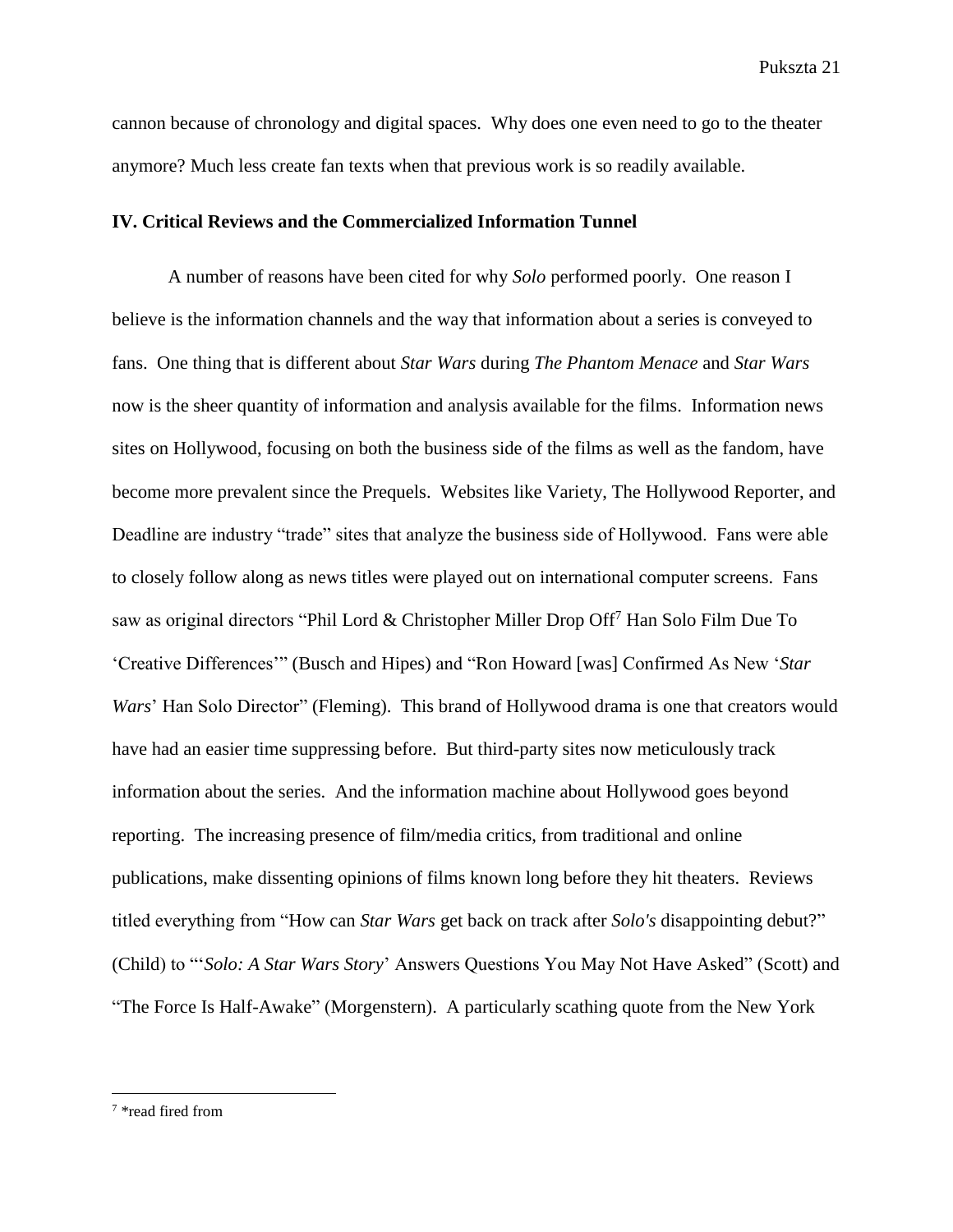Times describes *Solo* as "a curiously low-stakes blockbuster, in effect a filmed Wikipedia page" (Scott). This editorial coverage was combined with less than stellar audience feedback. The power of the site Rotten Tomatoes, a film rating and movie ticket site, has changed the way that users interact with films. As opposed to the assurance that official publications provided to older generations "the younger generations 'don't read newspapers and never will.' … they 'check out film rankings at Rotten Tomatoes or Metacritic and dip into some reviews, but they haven't found a particular film critic they trust to steer them straight'" (Frey and Sayad, 46). For newspapers, this is crisis in which "'the traditional authority of criticism has been called into serious question'" (Frey and Sayad, 47). Working from the popular sentiment is that the Internet has the potential "to enhance 'communal spirit and values,' providently avenues for participation in virtual communities, and build[s] connections between people who share similar values, interests, or concerns" (Frey and Sayad, 47). Rotten Tomatoes and similar sites "make some claims to a more democratic spirit and function of criticism"; whether they are truly more democratic not, consumers have grown to trust sites like Rotten Tomatoes more (Frey and Sayad, 47). Reviews and industry news are another element for Disney to contend with.

Nerdist is a fan news website that has built its whole business from providing videos, articles, and information for fans to dissect upcoming releases and analyze current franchises. It is a subsidiary of Legendary, a massive media conglomerate. Started by Chris Hardwick<sup>8</sup> in 2012, the site is loosely based from the tenants of his book in which he defines "Nerdists" as "artful nerds. He or She doesn't just consume, he or she creates and innovates… It's the Golden Age for Nerds" (Hardwick). He discusses how self-proclaimed nerds can now profit and use their knowledge to further themselves from what they love. News sites and fan boards are no

 $\overline{\phantom{a}}$ 

<sup>8</sup> "AMC suspends Chris Hardwick talk show after ex-girlfriend makes allegations of abuse" (Almasy)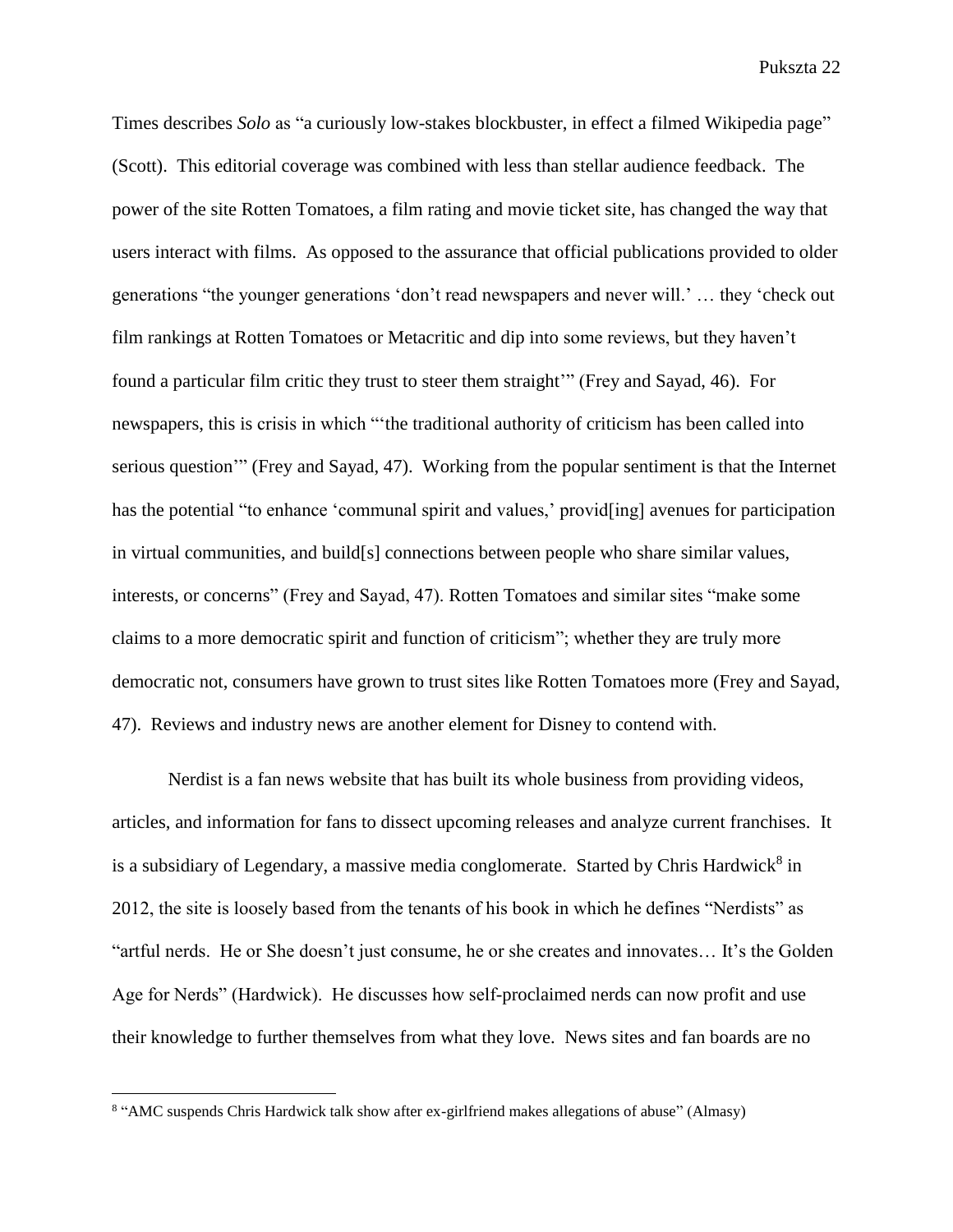longer just on the fringes, they are big business now. Nerdist represents the fan culture, communication, and community being absorbed into the capitalistic, hegemonic/dominant position. Franchises have struggled with the ownership and autonomy of fans dealing with the content in their own ways. The dissemination of information is something that they absolutely had control over and it is a space where the fans rely on information from the franchise. Now they have less control because of the increasing capitalization of fan culture and third-party sites. Fans have more autonomy on deciding whether or not to attend films which hits the franchise where it hurts: the bottom line.

#### **V. An Increasingly Diversified Media Landscape**

Also, people have many more options rather than just the *Star Wars* franchise. In the 20<sup>th</sup> century when *Star Wars* was initially released, there were fewer blockbuster films overall. *Star Wars* films are still big events today, but they historically didn't have to compete with the hoard of media content available to consumers in 2018. The movie theater is no longer a viewer's only option for entertainment on a Saturday night. There are numerous sources outside of it. Television and Digital Content are substantial adversaries to franchises like *Star Wars*. Television is experiencing a new golden age and is being filled with film level quality content. Digital Content through sites, like YouTube, are a new frontier with their own developing norms. And although *Star Wars* deploys across those platforms, it is no longer the only competitor. Newer franchises like *Transformers*, *Harry Potter*, and more all compete for the valuable commodity of fan's time. It is telling that even *Star Wars*, one of the most solidified franchises to ever exist, is having trouble drawing crowds to theaters. And its inability to do so stems not only from the amount of content available to consumers but the immediacy of that material.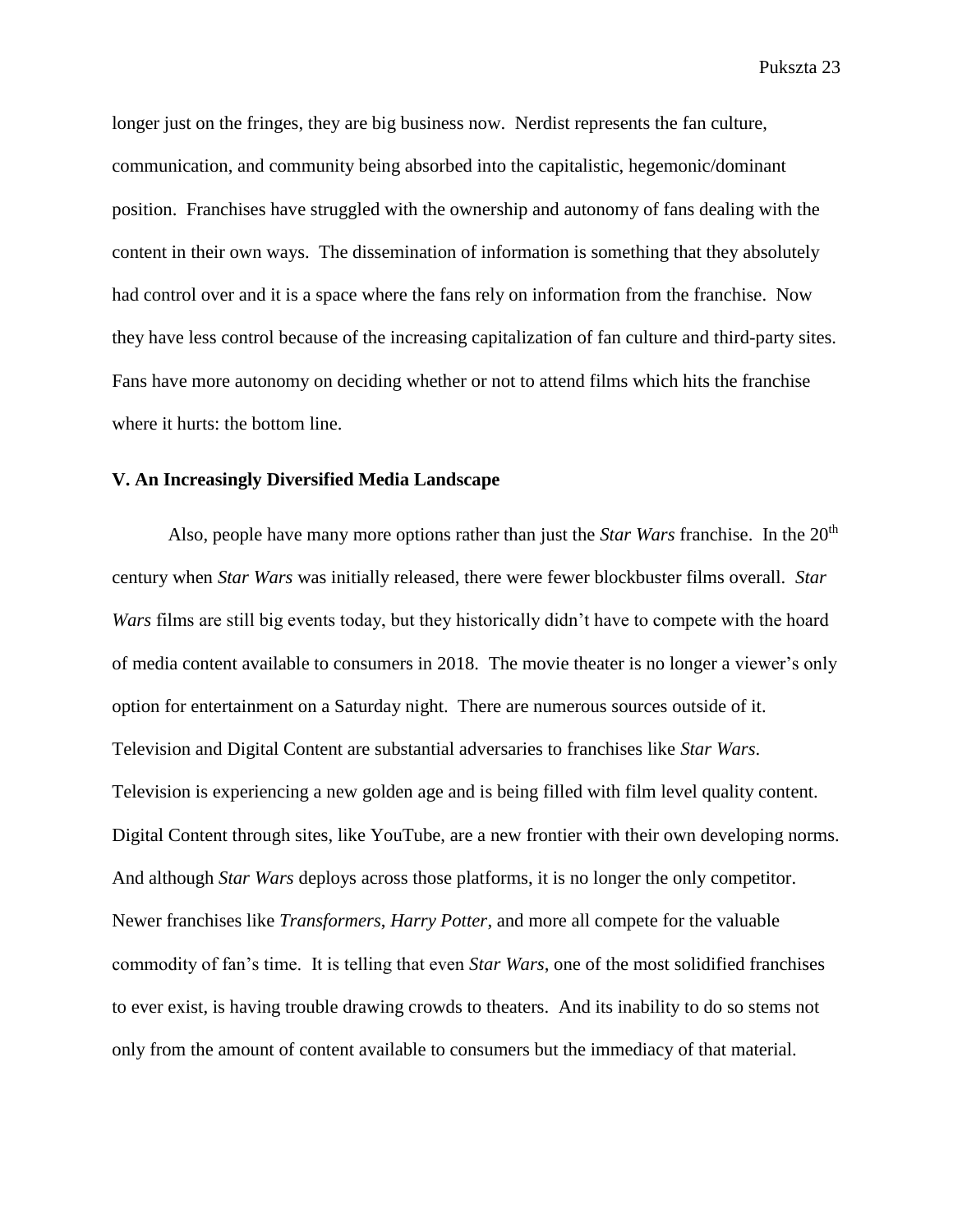"In 2013, according to research by Pricewaterhouse Coopers, 63% of households in the United States used a video streaming and delivery service such as Hulu, Netflix, or Amazon Prime, and, as the Leichtman Research Group found, 22% of those households are streaming Netflix every single week of the year… As a result, viewers not surprisingly are watching more, … in larger doses at a time." (Matrix, 120). These changes in consumer habits are also forcing media companies to rethink their strategies. People don't feel particularly motivated to go to the theaters if they see that they will be able to watch the film at home. What's the rush? Consumers did not feel a pressing need to see *Solo* immediately. The information in the film wasn't significant enough to necessitate immediate viewing in order to have cultural capital to interact with other fans. Of course, the hard-core fans will go but what happens when you alienate them with the actual content of the piece. I think that the disillusionment and the conflicting emotions from before and with *The Phantom Menace* apply to the reaction around *Solo*. But there are also disturbing new trends come from fans and casual viewers alike.

#### **Conclusion**

"If we try to understand the media franchise as a list of markets, products, and corporate owners, we miss the processes and moments of instability as that multiplication has crossed boundaries of institution, territory, and culture" (Jameson, 68). *Star Wars* represents far more than just a corporate product. There is a thriving ecosystem around pieces that have touched fans lives personally. In this paper, I have unpacked the often-tumultuous relationship that has existed between Producers and Consumers, especially around the release of new films by the Producers. The reaction of fans to new media texts in existing franchises is in constant flux. Tumultuous emotions of betrayal come in waves following the release of new content for the sake of profiting from franchise. After the inception of a beloved franchise fans will never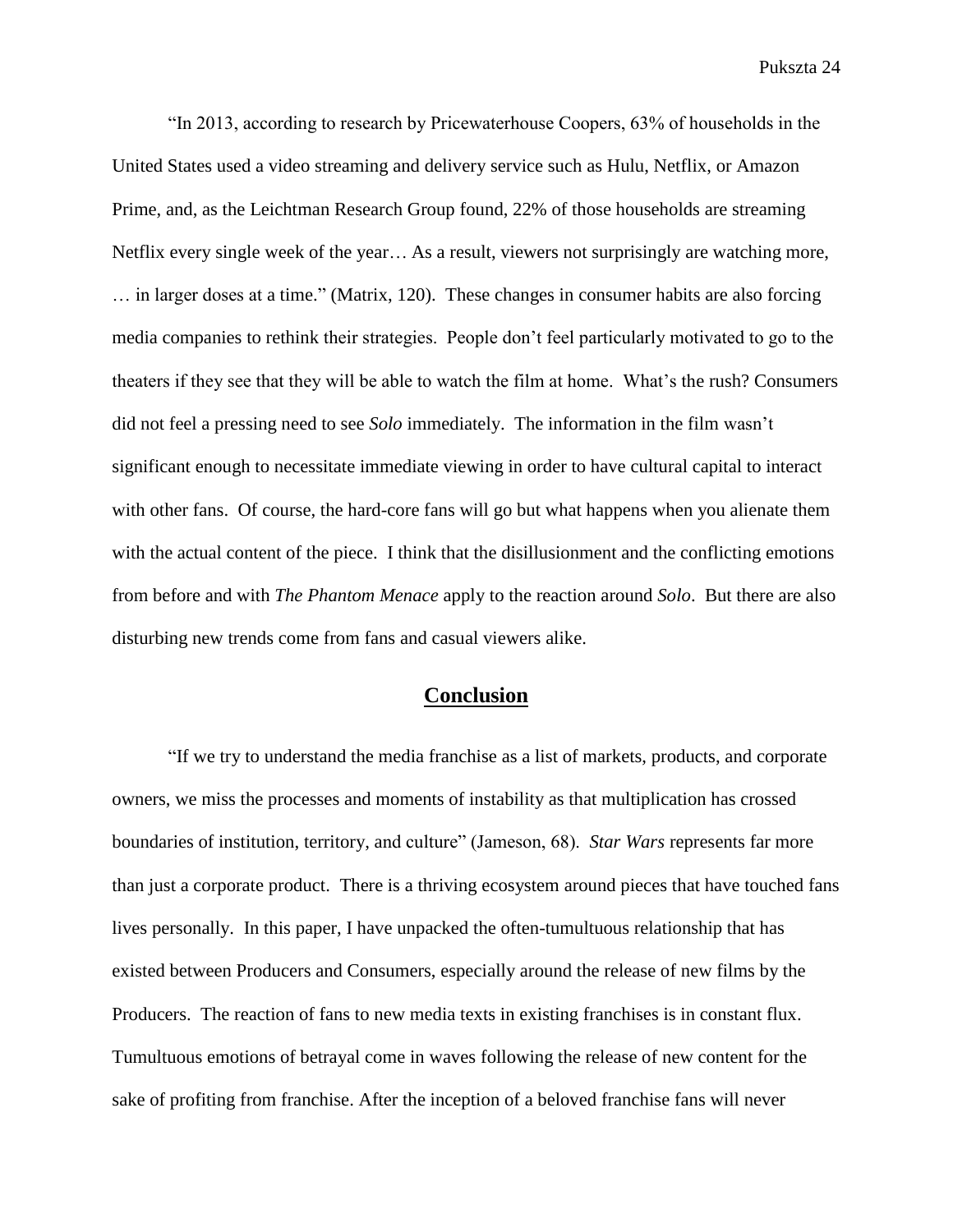experience it in the ways that they did before. Maybe fans have valid concerns about the intellectual merit of the new content that has been produced but it is always through the lens of the childhood they cherished. Fans attempt to remediate the differences in cannon and their own interpretations of the franchise through fan creation.

I specifically have investigated the role that the digital realm has played in this interaction through history. An increasingly digital world has created ever evolving platforms of interactivity in which Producers/Consumers can touch one another. These untamed planes of interaction are the sites where tension between the capitalistic interests of the franchise and the individual investments of the fan (who perhaps desires a subversive or alternative interpretation of the text) are played out. The evolving economy of the web is changing the dynamic between producers and consumers. On the one hand the internet allows for producer's message to reach consumers more directly. On the other, it is distancing fans from the franchise and each other. The internet is also affecting the accessibility of information about these films which has changed the way that the industry operates. Consumers have a trove of information at their fingertips to make decisions about films. Consumers can access the reviews right at their fingertips from third party sources outside the franchises marketing machine. Fan culture is also big business and sites like Nerdist stand to profit. The content boom across platforms is competing for consumer's time, unsettling even the most secure franchises. It is not such a bad thing that *Star Wars* is forced to fight for audience's attention. It may allow them to get back to the roots of what made the franchise great. But social media sites and recent developments in methods of fan interaction are disturbing. People are creating, but not with the fervor and necessity that they once did. The franchise should never reach equilibrium, it is this tension that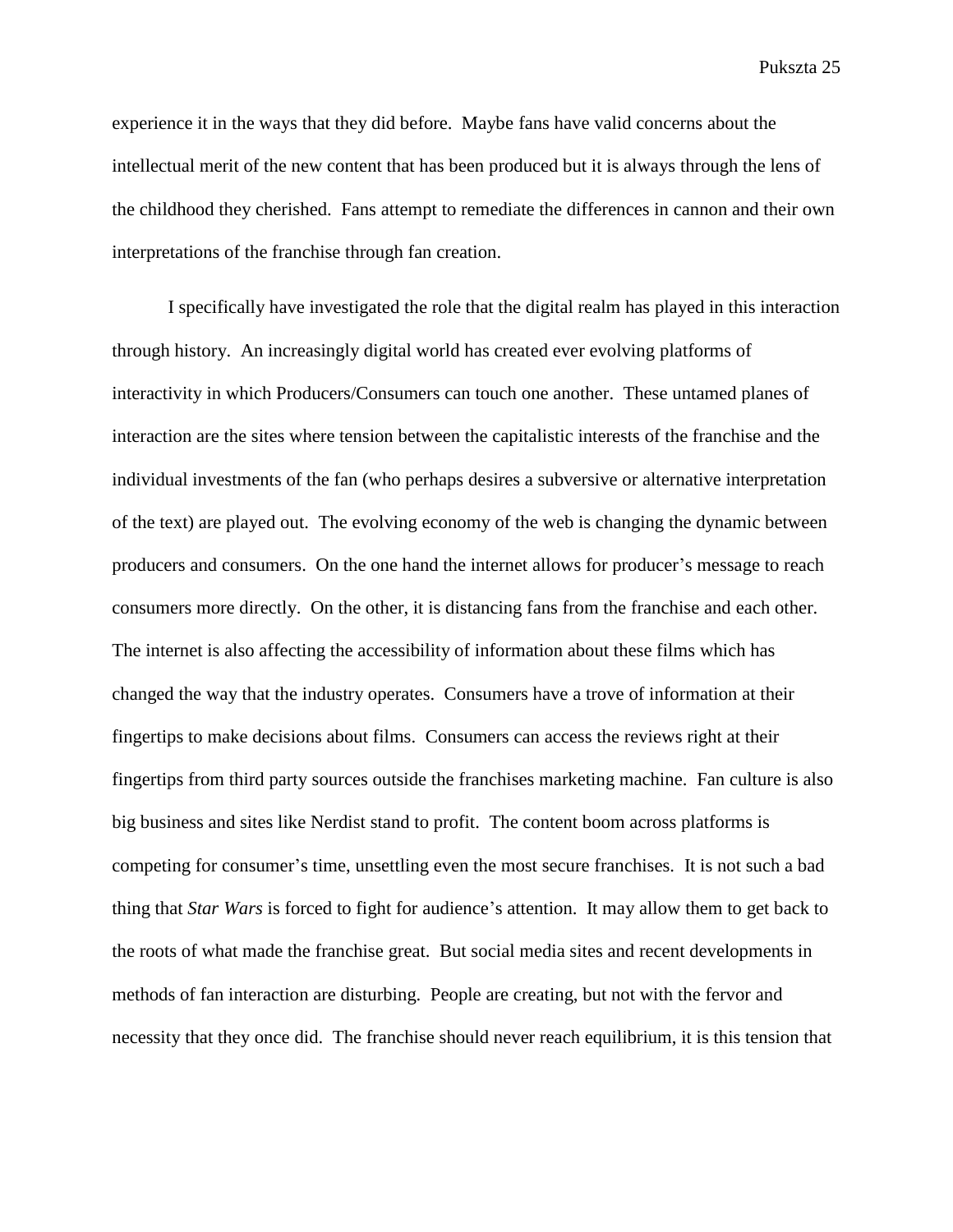drives it forward. Fan interactivity is key, and the evolving digital landscape continues to change this relationship.

#### Works Cited:

Almasy, Steve. "AMC Suspends Chris Hardwick Talk Show after Ex-Girlfriend Makes Allegations of Abuse." *CNN*, Cable News Network, 18 June 2018, www.cnn.com/2018/06/17/entertainment/chris-hardwick-chloe-dykstraallegations/index.html.

Brooker, Will. *Using the Force: Creativity, Community and Star Wars Fans*. Continuum, 2003.

- Bury, Rhiannon. "Technology, Fandom and Community in the Second Media Age." *Convergence: The International Journal of Research into New Media Technologies*, vol. 23, no. 6, 2017, pp. 627–642., doi:10.1177/1354856516648084.
- Busch, Anita, and Patrick Hipes. "'Star Wars' News: Phil Lord & Christopher Miller Drop Off Han Solo Film Due To 'Creative Differences.'" *Deadline*, Deadline, 21 June 2017, deadline.com/2017/06/han-solo-film-directors-phil-lord-christopher-miller-drop-out-starwars-lucasfilms-1202117207/.
- Child, Ben. "How Can Star Wars Get Back on Track after Solo's Disappointing Debut?" *The Guardian*, Guardian News and Media, 31 May 2018, www.theguardian.com/film/2018/may/31/ how-can-star-wars-get-back-on-track-aftersolo-disappointing-debut.
- Fiske, John. "The Cultural Economy of Fandom ." *The Adoring Audience*, edited by Lisa A. Lewis, Routledge, 1992, pp. 30–49.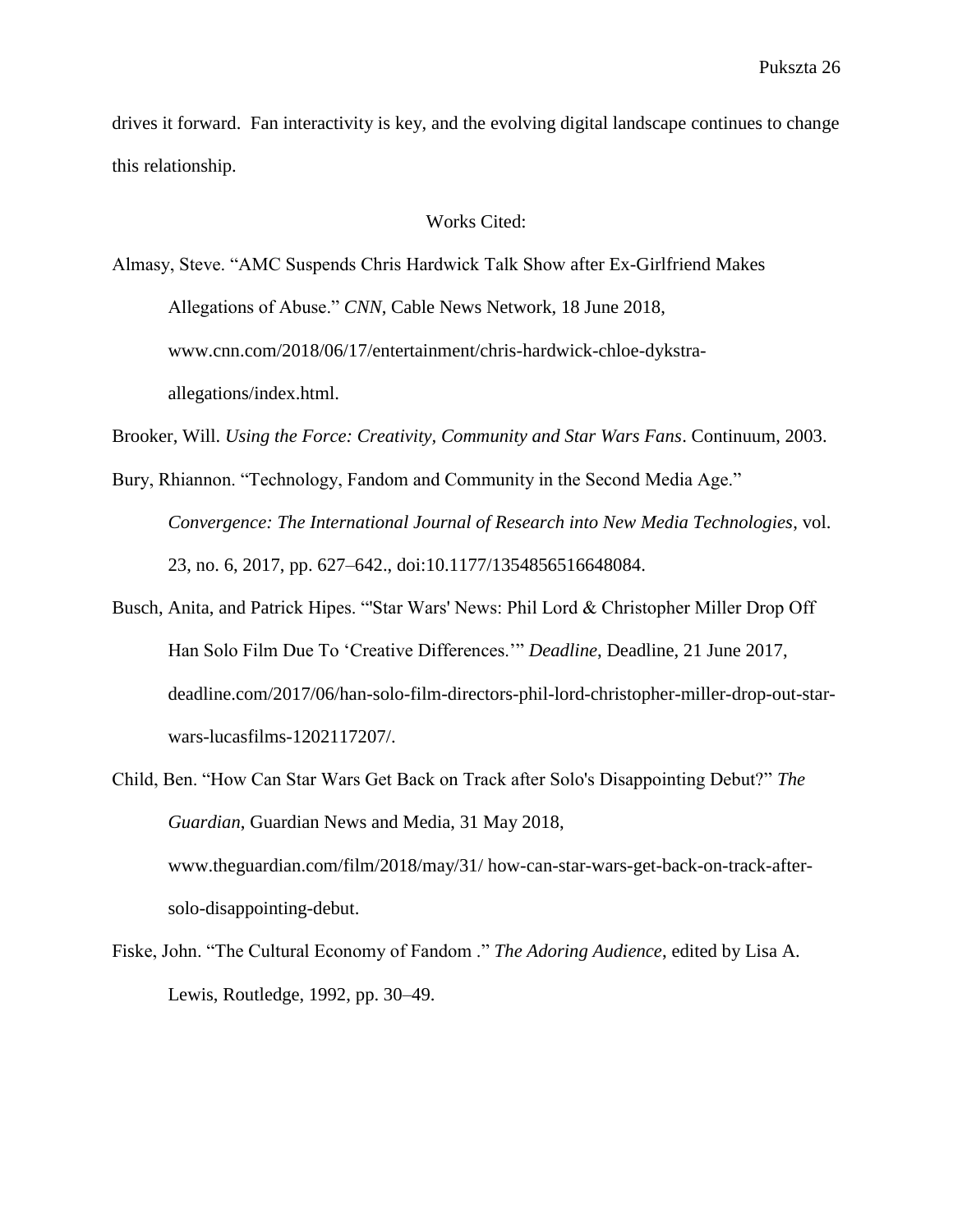- Fleming, Mike. "Ron Howard Confirmed As New 'Star Wars' Han Solo Director." *Deadline*, Deadline, 22 June 2017, deadline.com/2017/06/ron-howard-star-wars-han-solo-director-1202118193/.
- "From Spoilers to Spinoffs: A Theory of Paratexts and Under a Long Shadow: Sequels, Prequels, Pre-Texts, and Intertexts." *Show Sold Separately: Promos, Spoilers, and Other Media Paratexts*, by Jonathan Gray, New York University Press, 2010, pp. 23–141.
- Hardwick, Chris. *The Nerdist Way: How to Reach the next Level (in Real Life)*. Berkley Books, 2012.
- Horkheimer, Max, and Theodor W Adorno. "The Culture Industry: Enlightenment as Mass Deception." *Media and Cultural Studies: Keyworks*, edited by Meenakshi Gigi Durham and Douglas Kellner, 2nd ed., Wiley-Blackwell, 2012, pp. 53–75.
- Jenkins, Henry. "Quentin Tarantino's Star Wars?: Digital Cinema, Media Convergence, and Participatory Culture." *Convergence Culture: Where Old and New Media Collide*, by Henry Jenkins, New York University Press, 2008, pp. 131–168.
- Johnson, Derek. *Media Franchising: Creative License and Collaboration in the Culture Industries*. NYU Press, 2013.
- "The Legendary Star Wars Expanded Universe Turns a New Page." *StarWars.com*, 25 Apr. 2014, www.starwars.com/news/the-legendary-star-wars-expanded-universe-turns-a-newpage.
- Liszewski, Andrew. "Someone Used a Deep Learning AI to Perfectly Insert Harrison Ford Into Solo: A Star Wars Story." *io9*, io9.Gizmodo.com, 17 Oct. 2018, io9.gizmodo.com/someone-used-a-deep-learning-ai-to-perfectly-insert-har-1829780697.